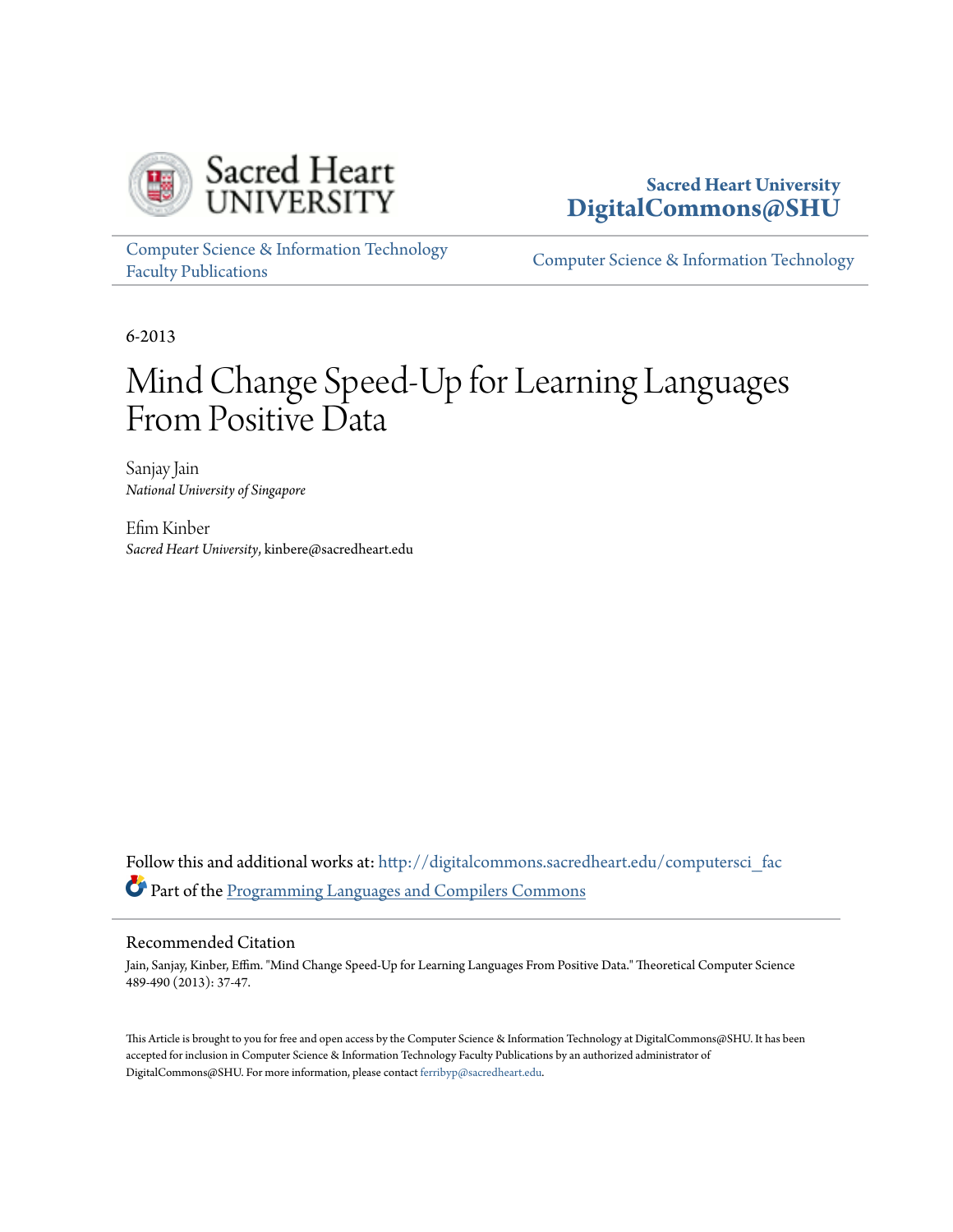## Mind Change Speed-up for Learning Languages from Positive Data

Sanjay Jain<sup>a,1</sup> and Efim Kinber<sup>b</sup>

<sup>a</sup> School of Computing, National University of Singapore, Singapore 117417. Email: sanjay@comp.nus.edu.sg

<sup>b</sup> Department of Computer Science, Sacred Heart University, Fairfield, CT 06825-1000, U.S.A. Email: kinbere@sacredheart.edu

#### Abstract

Within the frameworks of learning in the limit of indexed classes of recursive languages from positive data and automatic learning in the limit of indexed classes of regular languages (with automatically computable sets of indices), we study the problem of minimizing the maximum number of mind changes  $\mathbf{F}_{\mathbf{M}}(n)$  by a learner  $M$  on all languages with indices not exceeding  $n$ . For inductive inference of recursive languages, we establish two conditions under which  $\mathbf{F}_{\mathbf{M}}(n)$  can be made smaller than any recursive unbounded non-decreasing function. We also establish how  $\mathbf{F}_{\mathbf{M}}(n)$  is affected if at least one of these two conditions does not hold. In the case of automatic learning, some partial results addressing speeding up the function  $\mathbf{F}_{\mathbf{M}}(n)$  are obtained.

Keywords: Algorithmic and automatic learning, mind changes, speedup.

#### 1 Introduction

In this paper, we consider a popular model for learning languages in the limit from infinite positive data (inductive inference), as defined by M. Gold in  $[Gol67]$  (in the sequel, we refer to it as  $TxtEx$ ): a learner is an algorithmic device that, given access to potentially all positive data (as a stream of data items, intermittent with a special character representing "no data at this moment"), produces a (potentially infinite) sequence of conjectures, and eventually stabilizes on a correct grammar for the target language. Specifically, we concentrate on learnability of so-called indexed classes of languages — represented by computable numberings of languages with uniformly decidable

Preprint submitted to Elsevier 8 May 2012

<sup>1</sup> Supported in part by NUS grant number C-252-000-087-001.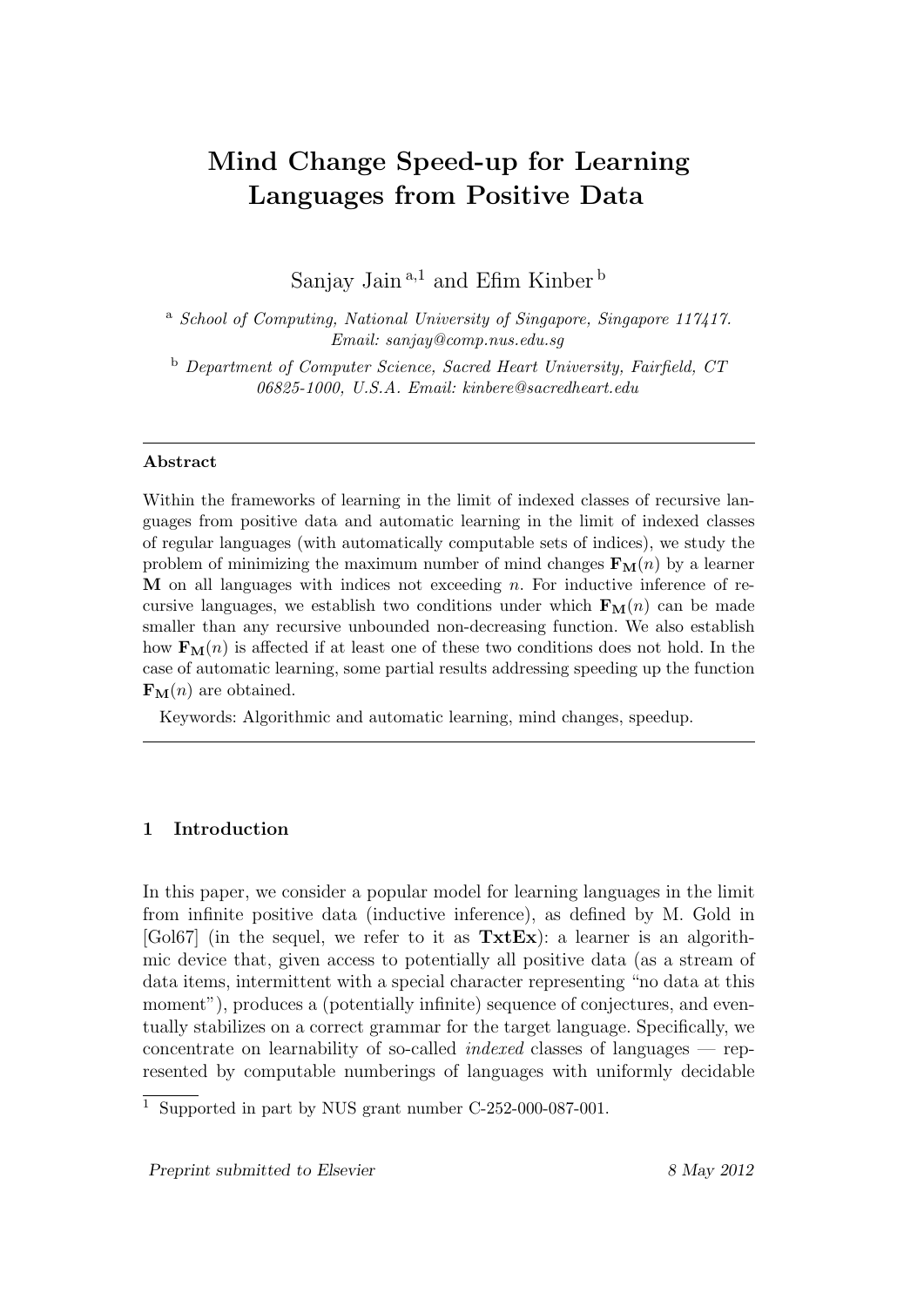membership problem; these classes represent practically interesting families of languages, in particular, the class of regular languages as represented by all finite automata or regular expressions and its practically important subclasses, and the class of pattern languages represented by patterns [Ang80].

There are many different measures of complexity for learning languages in the limit [CL82,CS83,DS86,Wie86,JS97,FKS95]. One obvious natural measure of complexity is the number of mind changes that a learner makes on a target language before stabilizing on a correct grammar for it. As there are infinitely many languages in the target class, it is natural to consider the maximum number of mind changes that a learner **M** makes on the first  $n+1$  languages in the numbering defining the target class; in the sequel, we denote this number by  $\mathbf{F}_{\mathbf{M}}(n)$  (another approach to mind change complexity was suggested in [LZ93b]). This measure of complexity of inductive inference, in the context of learning indexed families of recursive functions, was first suggested by J. Bārzdiņš and R. Freivalds in [BF72], where they also initiated a study of the bounds on the function  $\mathbf{F}_{\mathbf{M}}(n)$ . It is easy to see that  $\mathbf{F}_{\mathbf{M}}(n)$  can be bounded by  $n$ — the learner can use the so-called "identification by enumeration" strategy, whereby all functions in the numbering consistent with the input data seen so far are tried, starting from the first one, until a (smallest) index of the target function is found. However, Barzdins and Freivalds showed in  $[BF72]$ (providing full proof in [BF74]) that the linear upper bound on  $\mathbf{F}_{\mathbf{M}}(n)$  can be reduced exponentially — to  $\log n + \log \log n + o(\log \log n)$ , if the learner is allowed to use programs of a general type (from a universal acceptable numbering of all programs) rather than indices in the numbering of the target class. They also established a nearly matching lower bound for the function  $\mathbf{F}_{\mathbf{M}}(n)$  (having shown that there exists an indexed class of functions where no strategy can use less than nearly  $\log n$  mind changes). In the paper  $|\text{Bār74b}|$ , J. Bārzdiņš showed that the lower bound on the number of mind changes jumps to nearly  $n$ , if the numbering defining the target class of functions is used as the hypotheses space.

In the paper [BKP74], the authors studied the following problem: is it possible to "speed up" learning of indexed classes of functions achieving as slow growth of the function  $\mathbf{F}_{\mathbf{M}}(n)$  as possible? More specifically, if and when is it possible, given any total recursive function  $r(n)$  and any learner M for an indexed class  $\mathcal{L}$ , to find another learner **M'** such that, for all  $n, r(\mathbf{F}_{\mathbf{M}'}(n)) \leq$  $\max({\mathbf{F_M}(n), c})$ , for some constant c? They suggested to call such a provable statement for a class  $\mathcal L$  "absolute speed-up theorem" (AST, for brevity), and established validity of AST for any class  $\mathcal L$  of recursive functions with decidable equivalence problem and not learnable with a constant number of mind changes.

In this paper, we study possibilities of mind change speed-ups in two different contexts. First, we consider  $\text{Txt}\mathbf{Ex}$ -learning (from all positive data) of indexed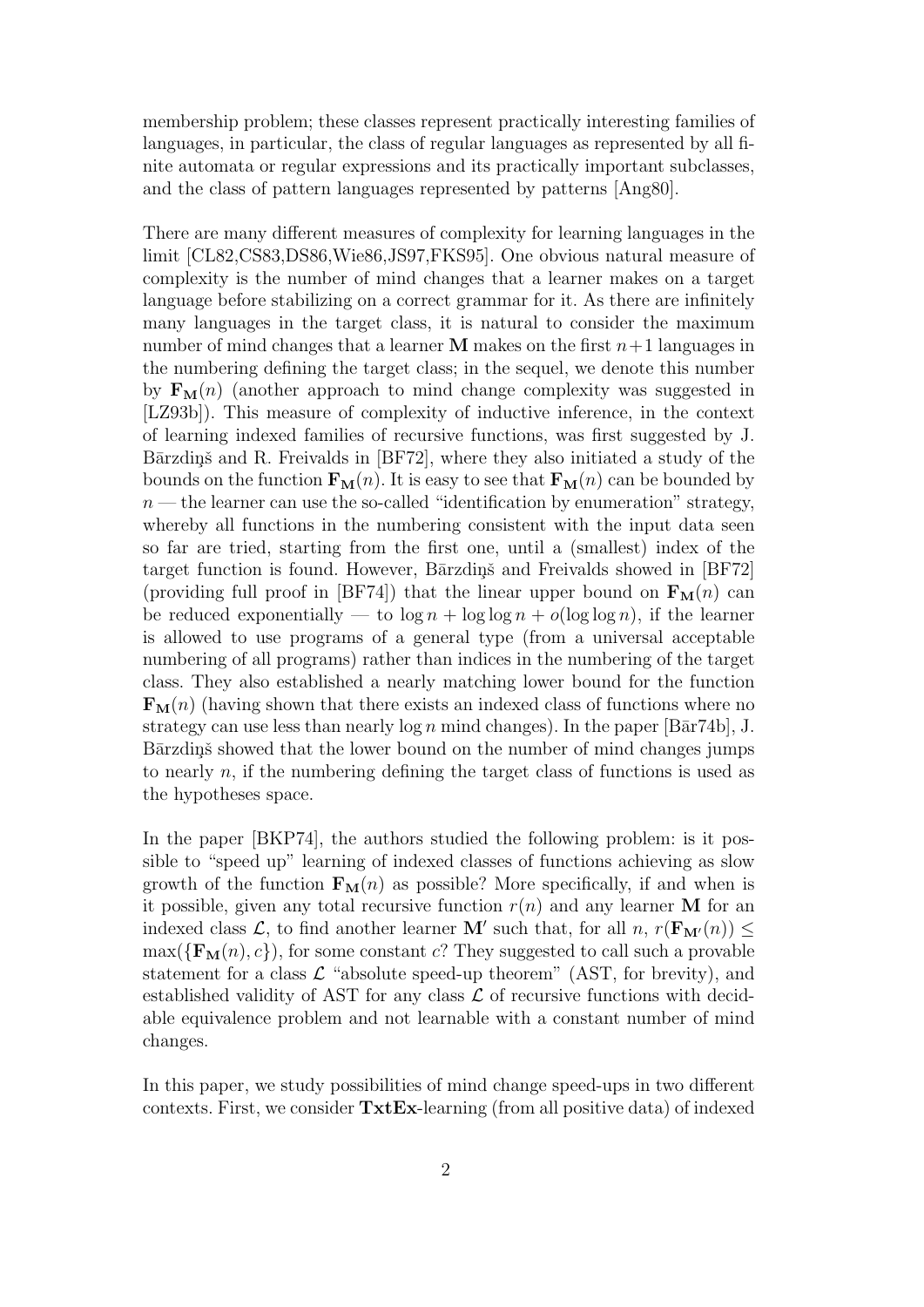families of recursive languages. Secondly, we consider learning in the limit, from positive data, automatic classes of languages by automatic learners; such an indexed class of languages is defined by a finite automaton (the study of inductive inference in this context was initiated in [JLS10]).

In the general case of  $\text{Txt}$ -learning of indexed families, we establish the conditions under which AST is possible: we show that AST holds if (a) the equivalence problem for the languages in the class is decidable and (b) inclusion of one language in another one implies their equality (Theorem 4). Note that the condition (a) typically holds for practically important indexed families of languages (for example, the class of regular languages indexed by finite automata and the class of pattern languages indexed by patterns). In light of this, the condition (b) is really the important criterion deciding if the AST can work for an indexed class. This condition is quite simple and can be typically tested for many practically useful indexed classes. Then, we show that, if the condition (a) holds and the condition (b) does not (and yet there are no subset chains of languages of length more than 2), then  $\mathbf{F}_{\mathbf{M}}(n)$  can grow faster than any fixed recursive function (Theorem 9). We also consider the case when the condition (b) holds, but (a) does not. It turns out, that, in this case, any class can be learned with  $O(\log n)$  upper bound on  $\mathbf{F}_{\mathbf{M}}(n)$ (Theorem 12), and there exists a class with the lower bound of  $\log n - o(\log n)$ on  $\mathbf{F}_{\mathbf{M}}(n)$  for any learner **M** (Theorem 11).

Interestingly, if a learner witnessing AST is required to conjecture grammars only for the languages in the class, then it cannot be made consistent with the input seen so far: for such consistent learners, we show that, for some classes, the lower bound on  $\mathbf{F}_{\mathbf{M}}(n)$  is  $\log n + 1$  (cf. Theorem 8).

For the automatic case, the definition of  $F_M$  needs to be readjusted, as indices of languages are strings, and the set of indices must be regular; in addition, we require learners to be computable by finite automata (automatic). Accordingly, we consider a (natural) ordering of all indices and define  $\mathbf{F}_{\mathbf{M}}(w)$  as the maximum of the number of mind changes on all languages with indices not length-lexicographically greater than w with respect to the given ordering.

We have not been able to find a reasonable range of automatic classes for which AST holds. Yet, we obtained some interesting partial results. First, we show that, for any nondecreasing unbounded automatic function, there is an automatic class that can be learned by an automatic learner with  $\mathbf{F}_{\mathbf{M}}(w)$  not exceeding this function; yet AST is not possible for this class, as the function provides also the matching lower bound on  $\mathbf{F}_{\mathbf{M}}(w)$  (Theorem 14). Then we show that, for a range of automatic classes satisfying a simple condition,  $\mathbf{F}_{\mathbf{M}}(w)$  can be made smaller than any unbounded non-decreasing recursive function if an automatic learner uses fat texts, where every input datum appears infinitely many times (Theorem 16). This result works also for automatic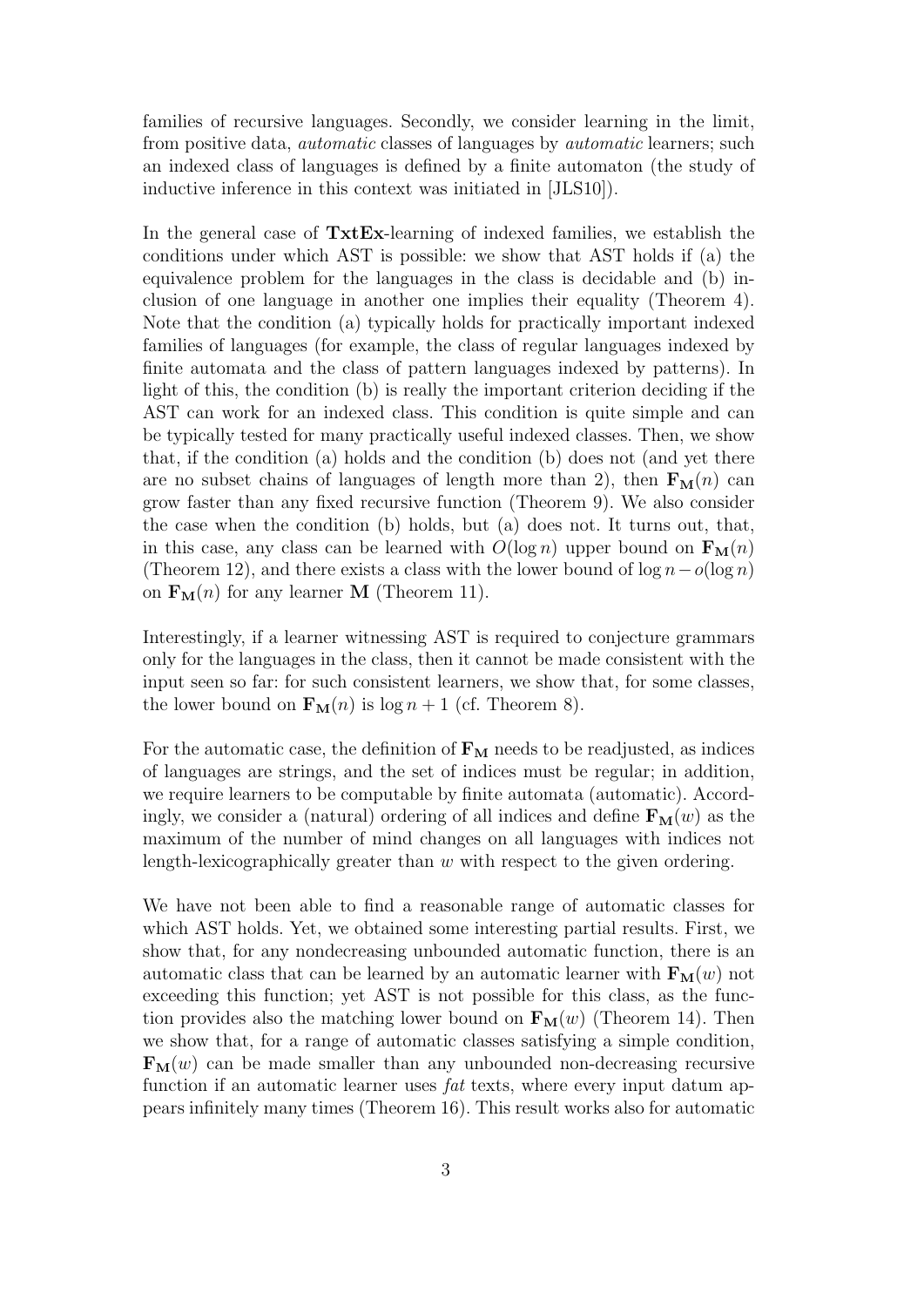learners using arbitrary input texts if the languages in the class satisfy the additional condition of being pairwise infinitely different. Although, our results in this section do not directly deal with a more practically interesting AST problem for learning automatic classes with no strong restrictions on either stream of input data or the class to be learnt, they certainly shed light on the difficulties of solving the AST problem without these restrictions.

Mind changes have played an important role in other fields besides inductive inference, such as in computational complexity to determine the powers of Boolean Hierarchy, query order, etc. [KSW87,CGH<sup>+</sup>88,Bei91,HHW98].

#### 2 Preliminaries

Let  $N$  denote the set of natural numbers. A language is a subset of  $N$ . The symbol  $\emptyset$  denotes the empty set. Symbols  $\subseteq, \supseteq, \subset, \supset$ , respectively, denote subset, superset, proper subset and proper superset. Furthermore,  $\max(S)$ ,  $\min(S)$ and  $card(S)$ , respectively, denote the maximum, minimum and cardinality of a set S, where  $\max(\emptyset) = 0$  and  $\min(\emptyset) = \infty$ . We use  $\text{card}(S) \leq *$  to denote that the cardinality of  $S$  is finite. When we say that two languages  $L$  and  $L'$ are incomparable, then we mean that  $L \nsubseteq L'$  and  $L' \nsubseteq L$ .

We let  $\langle \cdot, \cdot \rangle$  stand for an arbitrary, computable, one-to-one encoding of all pairs of natural numbers onto N [Rog67]. The functions  $\pi_1$  and  $\pi_2$  denote the corresponding projection functions. Similarly, one can define  $\langle \cdot, \cdot, \ldots, \cdot \rangle$  coding multiple arguments, and the corresponding projection functions. We assume these pairing functions to be monotonically increasing in all their arguments.

We let  $\varphi$  denote a fixed *acceptable* programming system for the partial computable functions [ $Rog67$ ]. The *i*-th partial computable function in the system  $\varphi$  is denoted by  $\varphi_i$ . The set of all recursive functions is denoted by  $\mathcal{R}$ . When considering partial computable functions with multiple arguments, we assume that the inputs are coded using the pairing function described above. Φ denotes a fixed Blum complexity measure [Blu67] for the  $\varphi$  system.  $\varphi_i^s$  denotes the function:  $\varphi_i^s(x) = \varphi_i(x)$ , if  $x < s$  and  $\Phi_i(x) < s$ ; otherwise  $\varphi_i^s(x)$  is undefined. We let  $W_i = \text{domain}(\varphi_i)$  and  $W_i^s = \text{domain}(\varphi_i^s)$ .

For a language L,  $L[m] = \{x \le m : x \in L\}$ . For a function h,  $h^{-1}(m)$  denotes the set of n such that  $h(n) = m$ .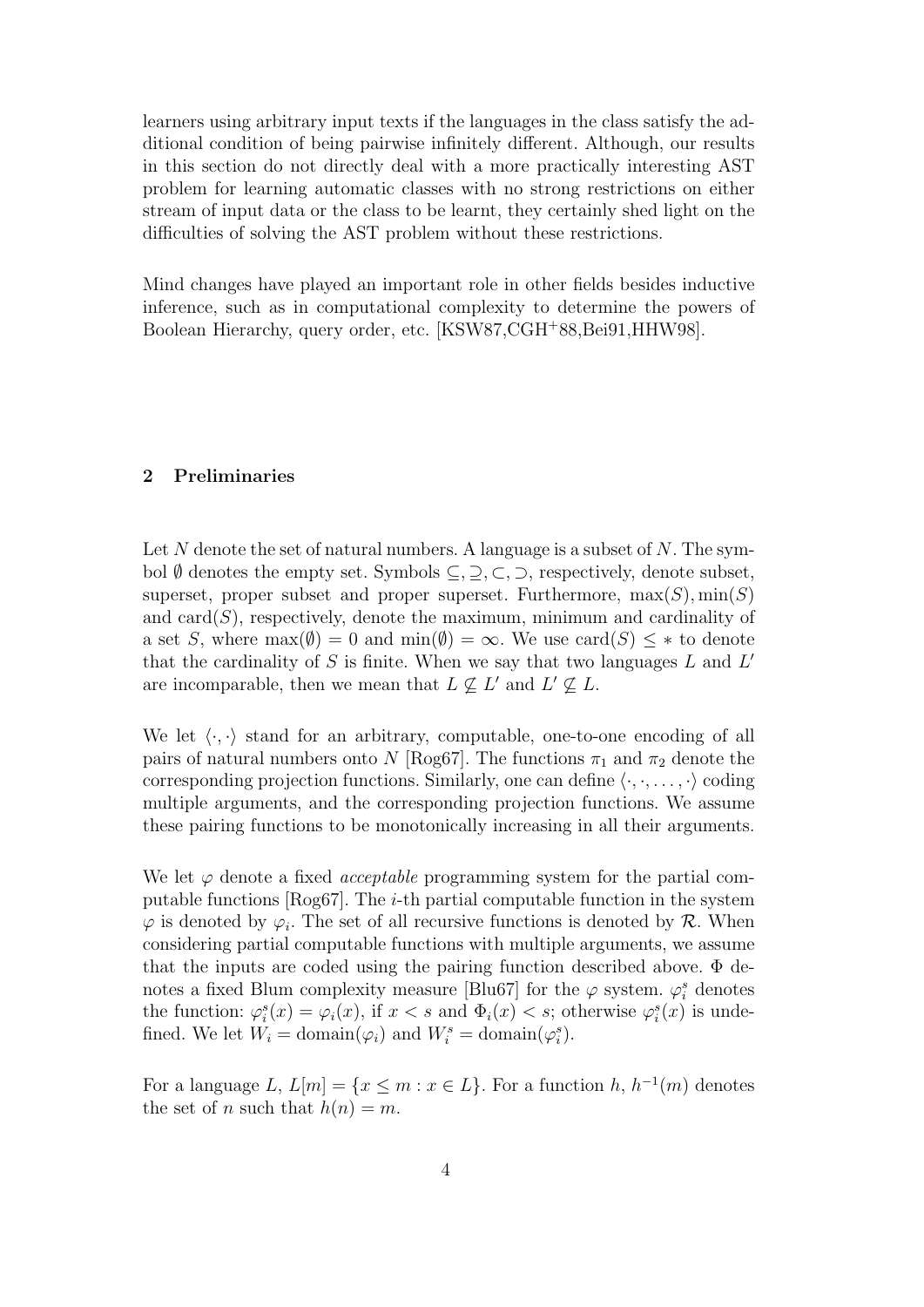#### 2.1 Learning Languages in the Limit

A finite sequence  $\sigma$  is a mapping from an initial segment of N into  $(N \cup \{\#\})$ . We let  $\Lambda$  denote the empty sequence. The content of  $\sigma$ , denoted content( $\sigma$ ), is the set of natural numbers in the range of  $\sigma$ . The length of  $\sigma$ , denoted  $|\sigma|$ , is the number of elements in the domain of  $\sigma$ . SEQ denotes the set of all finite sequences. A text T is a mapping from N to  $(N \cup \{\#\})$ . The content of T, denoted content(T), is the set of natural numbers in the range of T. A text  $T$ is for a language L iff content(T) = L. T[n] denotes the initial segment of T of length n, and  $\sigma[n]$  denotes the initial segment of  $\sigma$  of length n. Intuitively, #'s denote pauses in the presentation of data. A text T is called fat [OSW86] if for every  $x \in$  content(T), there exist infinitely many n such that  $T(n) = x$ .

A language learning machine is an algorithmic mapping from SEQ to  $N \cup \{? \}$ . Intuitively, ? denotes that the learner does not have enough data to form a conjecture. We let M, with or without decorations, range over learning machines. If, for all but finitely many n,  $\mathbf{M}(T[n]) = i$ , then we say that  $\mathbf{M}(T)\downarrow = i$  (or simply,  $\mathbf{M}(T) = i$ ). If there exists an i such that  $\mathbf{M}(T)\downarrow = i$ , then we say that  $\mathbf{M}(T)$  converges (written:  $\mathbf{M}(T)\downarrow$ ); otherwise, we say that  $\mathbf{M}(T)$  diverges or  $\mathbf{M}(T)$  is undefined (written:  $\mathbf{M}(T)\uparrow$ ).

**Definition 1** [Gol67] (a) **M TxtEx**-identifies a language L (written:  $L \in$ **TxtEx(M))** iff for all texts T for L,  $\mathbf{M}(T)\downarrow$  and  $W_{\mathbf{M}(T)} = L$ .

(b) M TxtEx-identifies a class  $\mathcal L$  of languages iff M TxtEx-identifies each  $L \in \mathcal{L}$ .

(c)  $\text{Txt}\mathbf{Ex} = \{\mathcal{L} : (\exists \mathbf{M})[\mathbf{M} \text{Txt}\mathbf{Ex}\text{-identifies } \mathcal{L}]\}.$ 

For a learner M, a text T, and  $n \in N$ , we let  $MC_M(T[n])$  denote the number of mind changes [CS83,CL82] made by **M** on  $T[n]$ , that is, card( $\{r \leq n :$  $? \neq M(T[r]) \neq M(T[r + 1])\}$ . Similarly,  $MC_M(T)$  denotes the number of mind changes [CS83,CL82] made by **M** on *T*, that is, card( $\{r : ? \neq M(T[r]) \neq \emptyset\}$  $\mathbf{M}(T[r+1])\}$ . We let  $\mathbf{M}(\mathbf{C}_{\mathbf{M}}(L))$  denote the maximum over  $\mathbf{M}(\mathbf{C}_{\mathbf{M}}(T))$  for all texts T for L. One can assume without loss of generality that, if  $\mathbf{M}(\sigma) \neq ?$  and  $\sigma \subseteq \tau$ , then  $\mathbf{M}(\tau) \neq ?$ .

A learner M is said to be *consistent* [Ang80,Bar74a] if for all  $\sigma \in \text{SEQ}$ , content $(\sigma) \subseteq W_{\mathbf{M}(\sigma)}$ .

An indexed family is a family  $\mathcal{L} = (L_i)_{i \in \mathbb{N}}$  of languages such that,  $\{(i, x) :$  $x \in L_i$  is recursive. When dealing with indexed families, we let  $\mathbf{F}_{\mathbf{M}}(i) =$ maximum over  $MC_{\mathbf{M}}(T)$  on any input text T for a language  $L_j$ ,  $j \leq i$ .

Often, when learning indexed families, instead of using the acceptable pro-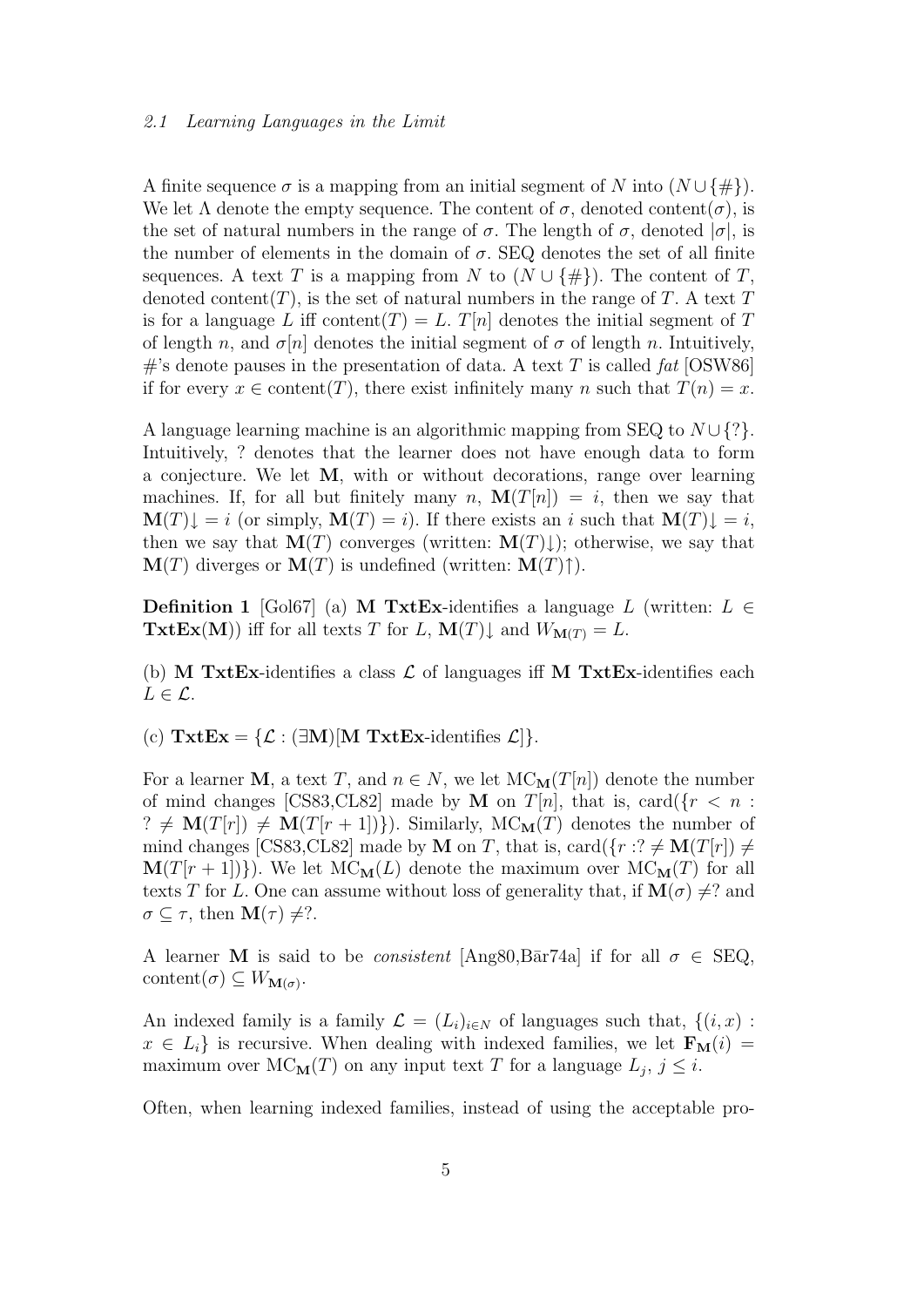gramming system  $W_0, W_1, \ldots$  as hypothesis space, we use an indexed family,  $(H_i)_{i\in\mathbb{N}}$ , as hypothesis space. That is, in Definition 1(a), we require  $H_{\mathbf{M}(T)} = L$ , instead of requiring  $W_{\mathbf{M}(T)} = L$ . This model of learning is said to be class preserving [LZ93a,ZZ08] if  $\{H_i : i \in N\} = \{L_i : i \in N\}$ . In theorems in the sequel, for positive learnability statements, by default, we take the hypothesis space  $H_i = L_i$ , unless specified otherwise. For non-learnability statements, we allow acceptable programming system  $(W_i)_{i\in N}$  as hypothesis space, (and thus the diagonalization works against arbitrary hypothesis spaces).

We now formally define AST.

**Definition 2** Suppose an indexed family  $\mathcal{L} = (L_i)_{i \in \mathbb{N}}$  is given. We say that  $\mathcal L$  satisfies absolute speed-up theorem (AST) if for any recursive function  $r(\cdot)$ and a learner M for  $\mathcal{L}$ , there exists another learner M' and a constant c such that, for all  $n, r(\mathbf{F}_{\mathbf{M}'}(n)) \leq \max(\{\mathbf{F}_{\mathbf{M}}(n), c\}).$ 

#### 3 Mind Change Speed-up for Learning Recursive Languages

Our main goal in this section is to establish conditions under which AST holds for learning an indexed class of languages.

First, we note that AST does not hold for some indexed classes. As our first theorem shows, some classes, for example, require linear number of mind changes.

**Theorem 3** Let  $L_i = \{j : j < i\}$ . Let  $\mathcal{L} = \{L_i : i \in N\}$ . Then,

(a)  $\mathcal L$  can be TxtEx-learnt by a learner M, such that  $F_M(n) = n$ .

(b) Any learner **M** which **TxtEx**-learns  $\mathcal{L}$  has  $\mathbf{F}_{\mathbf{M}}(n) \geq n$ .

**PROOF.** (a) Consider a learner **M** such that  $\mathbf{M}(T[n]) = 0$ , if content $(T[n]) = 0$  $\emptyset$ ; otherwise  $\mathbf{M}(T[n]) = \max(\mathrm{content}(T[n])) + 1$ . Clearly, M witnesses part (a) (where the hypothesis space used by the learner **M** is  $(L_i)_{i\in N}$ ).

(b) For any TxtEx-learner M for  $\mathcal{L}$ , one can construct  $\sigma_i$ ,  $i \in N$ , such that  $\sigma_i \subseteq \sigma_{i+1}$ , content $(\sigma_i) = L_i$ , and  $\mathbf{M}(\sigma_i)$  is a grammar for  $L_i$ . Then  $\mathrm{MC}_\mathbf{M}(\sigma_i) \geq$ П i.

Note that for any **TxtEx**-learner **M** for an indexed family  $\mathcal{L}$ , for which number of mind changes cannot be bounded by a constant, one can effectively construct a recursive nondecreasing unbounded function h such that  $h(n) \leq \mathbf{F}_{\mathbf{M}}(n)$ . Thus, the following theorem gives conditions for AST holding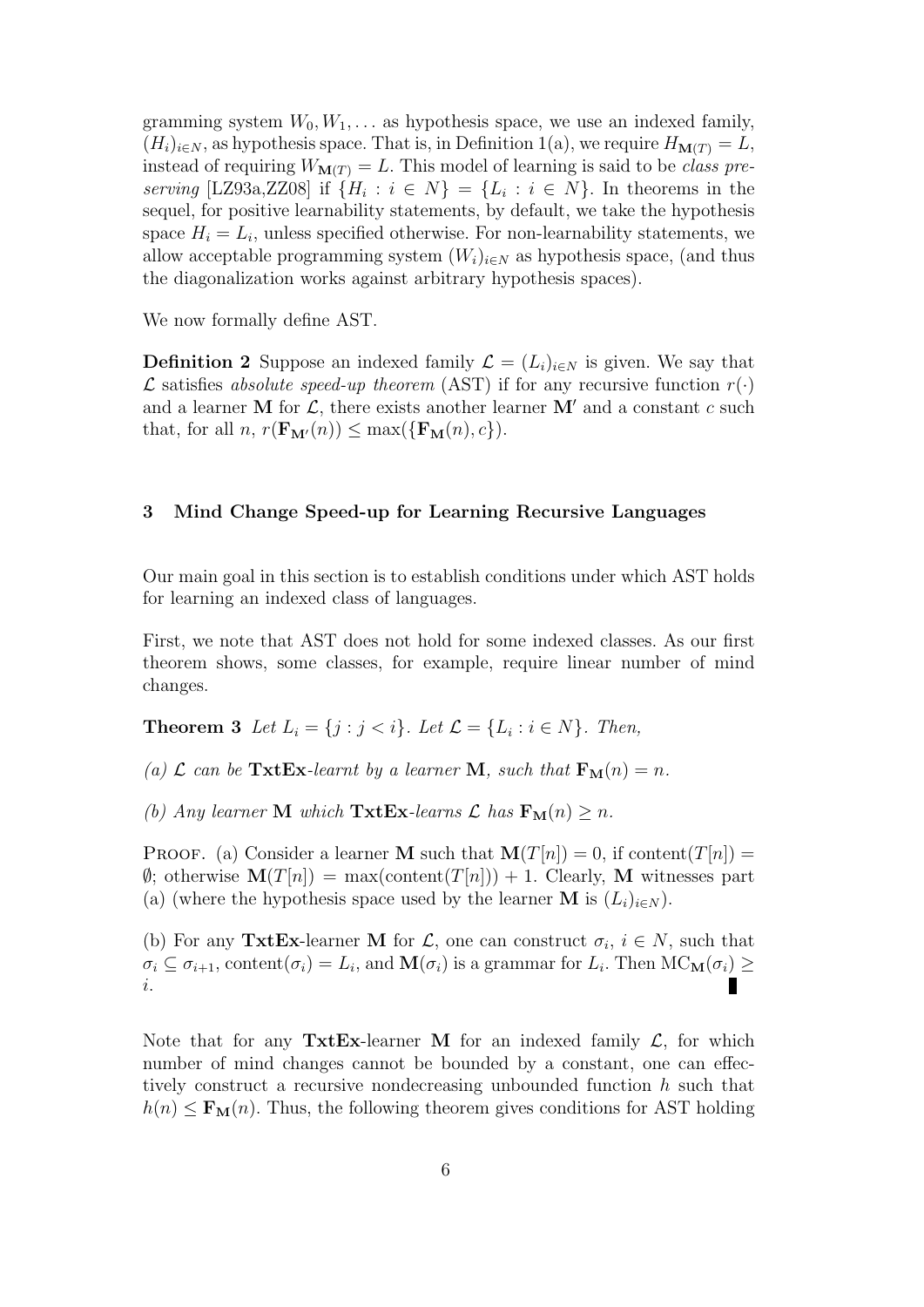for an indexed class (the actual AST is stated in the corollary).

Proof of the following theorem essentially uses the idea of delaying mind change until it is safe, that is, until all grammars, except for at most one grammar, upto a sufficiently large bound are found to be incompatible with the input data.

**Theorem 4** Suppose  $\mathcal{L} = (L_i)_{i \in \mathbb{N}}$  is an indexed family for which the equivalence problem is decidable. Furthermore, assume that  $L_i \subseteq L_j$  implies  $L_i = L_j$ .

Suppose h is a monotonically non-decreasing recursive function, with range(h) being unbounded.

Then, there exists a learner M which  $\text{Txt}\,\mathbf{Ex}$ -learns  $\mathcal L$  such that  $\mathbf{F}_{\mathbf{M}}(n) \leq$  $h(n)$ .

**PROOF.** The hypothesis space used by the learner **M** is  $(L_i)_{i \in N}$ . Let  $H(k)$  =  $\min({k':h(k') > k})$ . Let  $\mathbf{M}(\Lambda) = ?$ . Inductively, define  $\mathbf{M}(T[n+1])$  as follows.

If for all  $j \leq n$ , content $(T[n+1]) \not\subseteq L_j$ , then let  $\mathbf{M}(T[n+1]) = \mathbf{M}(T[n])$ .

Otherwise, let j be least such that content $(T[n+1]) \subseteq L_j$ . If there exists a j' <  $H(MC_{\mathbf{M}}(T[n]) + 1)$ , such that  $L_j \neq L_{j'}$  (this can be tested, as the equivalence problem is decidable) and content $(T[n+1]) \subseteq L_{j'}$ , then let  $\mathbf{M}(T[n+1]) =$  $\mathbf{M}(T[n])$  (the learner M "does not want" to change mind to j, as there is a different language containing the same initial segment of input data not "too far" from  $j$  — as defined by the function H); otherwise let  $\mathbf{M}(T[n+1]) = j$ .

Note that if  $\mathbf{M}(T[n+1]) = j$ , then for all  $j' < H(\mathrm{MC}_{\mathbf{M}}(T[n]) + 1)$ ,  $L_j = L_{j'}$  or content $(T[n+1]) \nsubseteq L_{j'}$ . That is, for all j' such that  $h(j') \leq \text{MC}_M(T[n]) + 1$ ,  $L_j = L_{j'}$  or content $(T[n+1]) \nsubseteq L_{j'}$ . Thus, if content $(T[n+1]) \subseteq L_i$  for an  $L_i$ different from  $L_j$ , i must be so large that  $MC_M(T[n+1]) < h(i)$ . It follows that, given any  $L_i$ , for any text T for  $L_i$ ,  $MC_{\mathbf{M}}(T) \leq h(i)$ . Furthermore, M **TxtEx**-identifies  $L_i$  on a text T for  $L_i$ , as after it has received  $T[n+1]$  such that content( $T[n+1]$ )  $\nsubseteq L_{j'}$  for any j' such that  $h(j') \leq \max({h(i), 1})$ , we will have  $\mathbf{M}(T[n+1]) = i$ . Г

**Corollary 5** Suppose  $\mathcal{L} = (L_i)_{i \in \mathbb{N}}$  is an indexed family for which the equivalence problem is decidable. Furthermore, assume that  $L_i \subseteq L_j$  implies  $L_i = L_j$ . Then AST holds for L.

PROOF. Suppose M TxtEx-identifies  $\mathcal L$  and  $F_M$  is the corresponding mind change complexity function. The corollary is trivial if  $F_M$  is bounded by a constant. So assume  $\mathbf{F}_{\mathbf{M}}$  is unbounded. Given a recursive function r, define the recursive function h such that,  $h(0) = 0$ , and  $h(n + 1) = h(n) + 1$  if  $r(h(n+1) \leq \mathbf{F}_{\mathbf{M}}(n+1)$  as can be verified by running **M** on some  $\sigma$  of length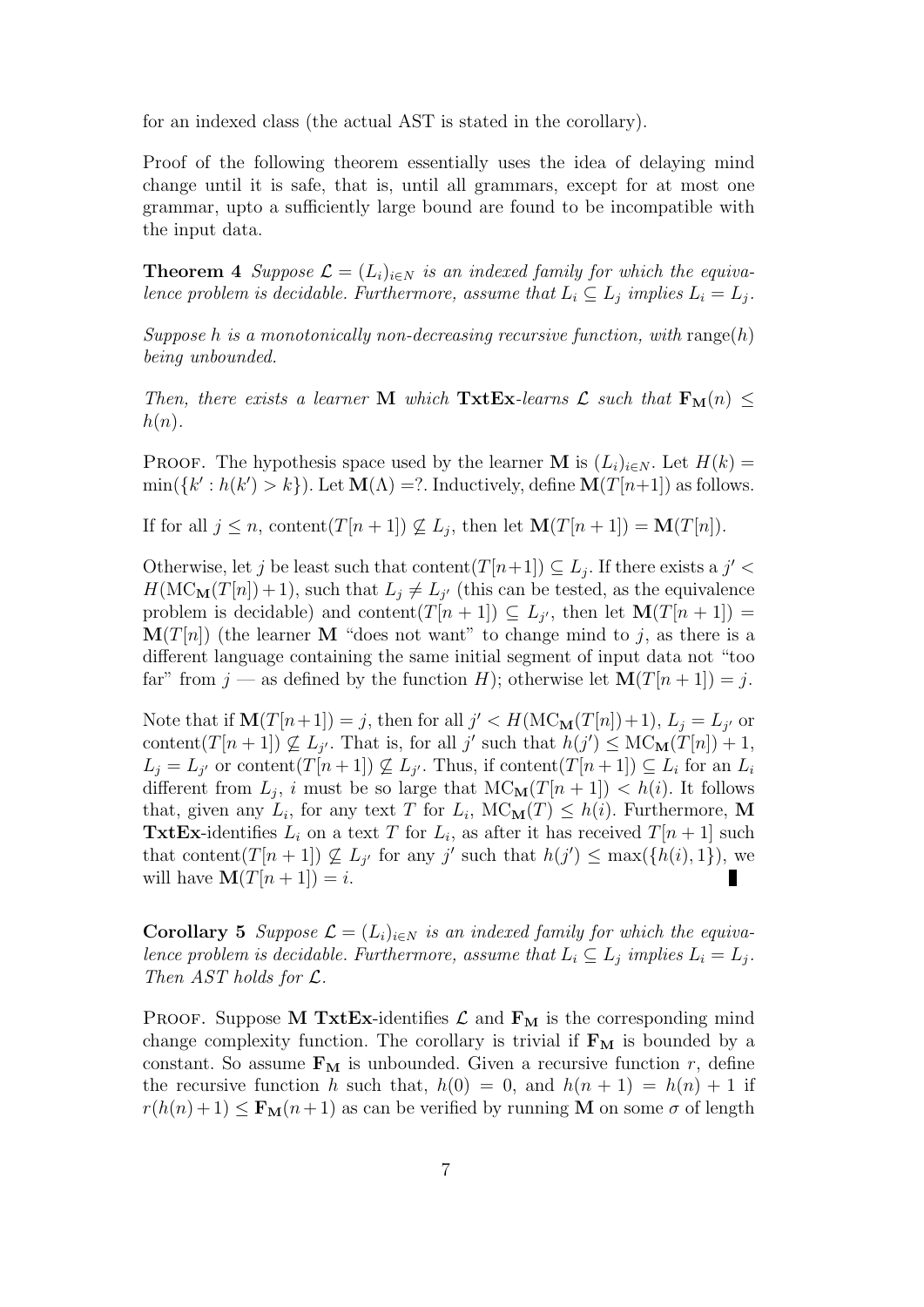at most *n*, such that content $(\sigma) \subseteq \{x : x \leq n\} \cap L_i$ , for some  $i \leq n+1$ ;  $h(n+1) = h(n)$  otherwise. Thus,  $r(h(n)) \leq \mathbf{F}_{\mathbf{M}}(n)$ . Now the corollary follows from Theorem 4. 

The above corollary immediately gives the result of Barzdin<sub>g</sub>, Kinber and Podnieks [BKP74] that, in the case of inductive inference of indexed classes of recursive functions, decidability of the equivalence problem for the functions in an indexed class suffices for AST.

Remark 6 The conditions of Theorem 4 are not necessary. For example, one can easily transform any indexed class  $\mathcal{L} = (L_i)_{i \in \mathbb{N}}$  satisfying the conditions of Theorem 4 into a class  $\mathcal{L}' = (L_j)'_{j \in N}$  with undecidable equivalence problem and AST holding for it. For this, one takes either  $L'_{2j} = L'_{2j+1} = \{2x : x \in L_j\}$  or  $L'_{2j} = \{2x : x \in L_j\} \cup \{2 \times \langle 2j, r_j \rangle + 1\}$  and  $L'_{2j+1} = \{2x : x \in L_j\} \cup \{2 \times \langle 2j + 1 \rangle\}$  $1, r_j \rangle + 1$ , for some appropriate large enough  $r_j$ , such that the *i*-th Turing Machine does not correctly decide whether  $L'_{2j} = L'_{2j+1}$ .

Remark 7 The learner in the proof of Theorem 4 can be made consistent (for indexed families), if the learner is allowed to output  $N$  as a conjecture. For this, if the conjecture of the learner in the proof of Theorem  $\lambda$  is inconsistent (including for the initial conjecture ?), then it is replaced by a conjecture for N. This potentially doubles the number of mind changes made, however this problem can be easily addressed by replacing h(i) by  $|(h(i) - 1)/2|$  in the construction as in Theorem 4. Thus, the result of Theorem 4 holds even when one requires the learners to be consistent, for any non-decreasing unbounded recursive h which is  $\geq 1$  on all inputs.

However, the consistent learner, as in the above remark, outputting  $N$  from time to time, may not be class preserving. In case one requires class preserving consistency, the following theorem holds.

**Theorem 8** Suppose  $L_i = \{ \langle x, b_x \rangle : x \in N \}$ , where  $b_r$  is the  $(r + 1)$ -th least significant bit of i in binary representation (the least significant bit is  $b_0$ ).

Let  $\mathcal{L} = \{L_i : i \in N\}.$ 

Then,

(a)  $\mathcal L$  can be class-preservingly consistently learnt by a learner **M** which makes at most  $\lceil \log(i + 1) \rceil$  mind changes on  $L_i$ ;

(b) For any class-preserving consistent learner **M** for  $\mathcal{L}, \mathbf{F}_{\mathbf{M}}(n) \geq \lceil \log(n+1) \rceil$ .

PROOF. (a) Consider a learner which, on input  $\sigma$ , outputs a grammar for  $L_i$ , where i is the least number such that  $L_i$  is consistent with  $\sigma$ . Then, it is easy to verify that the above learner satisfies (a).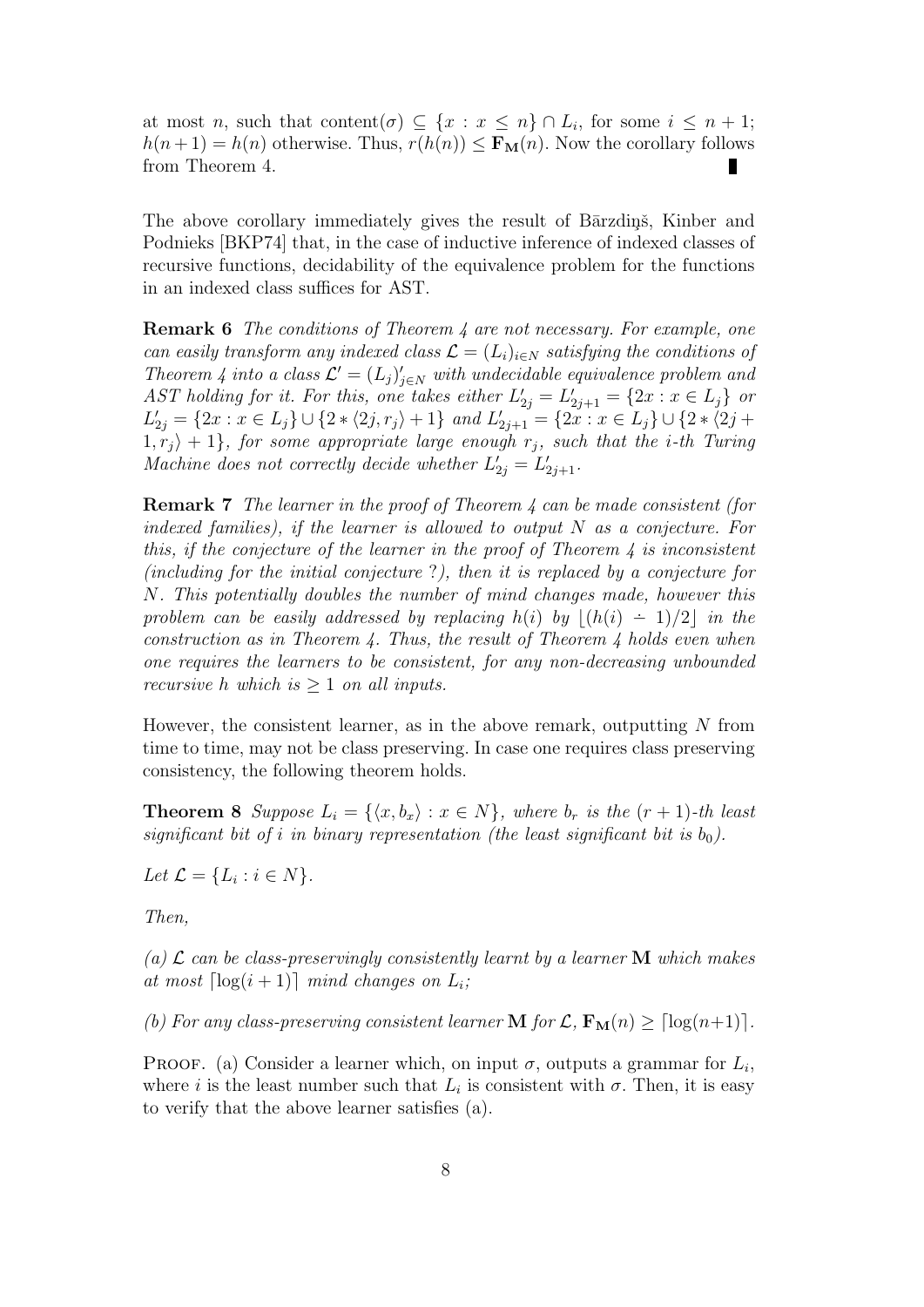(b) Consider any learner **M** for  $\mathcal L$  which is consistent. Suppose any m is given. Then, let  $b_x$ , for  $x < m$ , be defined as follows: if  $W_{\mathbf{M}((0,b_0),(1,b_1),...,(x-1,b_{x-1}))}$ contains  $\langle x, 0 \rangle$ , then  $b_x = 1$ ; otherwise  $b_x = 0$ . Then we have that for some i, which can be written using at most  $m$  bits, M makes at least  $m$  mind changes for consistently learning  $L_i$ . Thus  $\mathbf{F}_{\mathbf{M}}(n)$  is at least  $\lceil \log(n + 1) \rceil$ . П

Now we consider what happens if the conditions of Theorem 4 do not hold. First, we consider the case when decidability of the equivalence problem still holds, but subset chains of length more than 1 are allowed.

Proof of the following Theorem 9 essentially exploits the following idea. Note that for any infinite set B and finite sequence  $\sigma$ , if content $(\sigma) \subseteq B$ , and a learner learns both B and B', a finite subset of B containing content $(\sigma)$ , then the learner makes a mind change, beyond  $\sigma$ , on some text for B extending σ. For each learner  $\mathbf{M}_i$  the proof uses a set  $L_{2i}$  (representing B above). It then constructs  $\sigma_0, \sigma_1, \ldots, \sigma_r$ , with  $r \leq h(2i)$ , by potentially placing a finite subset of  $L_{2i}$  containing content( $\sigma_i$ ) into the class  $\mathcal L$  in order to force  $h(2i)$ mind changes by  $\mathbf{M}_i$  (in case  $\mathbf{M}_i$  learns  $\mathcal{L}$ ). It will be the case that at most one of the above finite sets is actually placed in  $\mathcal L$  and others are spoiled (by making them non-subset of  $L_{2i}$ , thus satisfying the requirement of having a subset chain of length at most 2.

Theorem 9 Suppose h is any recursive increasing function. There exists an indexed family  $\mathcal{L}$ , where the indexing is one-to-one, for which there is no subset chain of length more than 2, and there is no speedup. That is,

(a)  $\mathcal{L}$  can be TxtEx-learnt, using a class preserving hypothesis space, by a learner **M**, such that  $\mathbf{F}_{\mathbf{M}}(i) \leq h(i) + 1$ .

(b) For any M which TxtEx-identifies  $\mathcal{L}$ ,  $\mathbf{F}_{\mathbf{M}}(2i) \geq h(2i)$ .

(Actually, the condition of not having a subset chain of length more than 2 can be made even stronger: If  $L \subset L'$  are in the class, then L and L' are incomparable to every other language in the class). PROOF. Let  $L_{2i} = \{ \langle i, x \rangle :$  $x$  is odd.

Let  $A_i^r = \{ \langle i, x \rangle : x \text{ is odd and } x \leq r \}.$ 

Let  $B_i^{r,y} = \{ \langle i, x \rangle : x \text{ is odd and } x \leq r \} \cup \{ \langle i, 2 \langle r, y \rangle \rangle \}.$ 

We let  $\mathcal{L} = \{L_j : j \in N\}$ , where  $L_j$ , for odd j, are defined below. They will be of the form  $A_i^r$  or  $B_i^{r,y}$  which are chosen to be in the class based on the following construction (where it is ensured that if  $L_j = A_i^r$  or  $B_i^{r,y}$  $i^{r,y}$ , then  $j \geq 2i$ and  $r \geq 1$ ).

It will be the case that, for any  $i, r, \mathcal{L}$  contains at most one of  $A_i^r$  or  $B_i^{r,y}$ i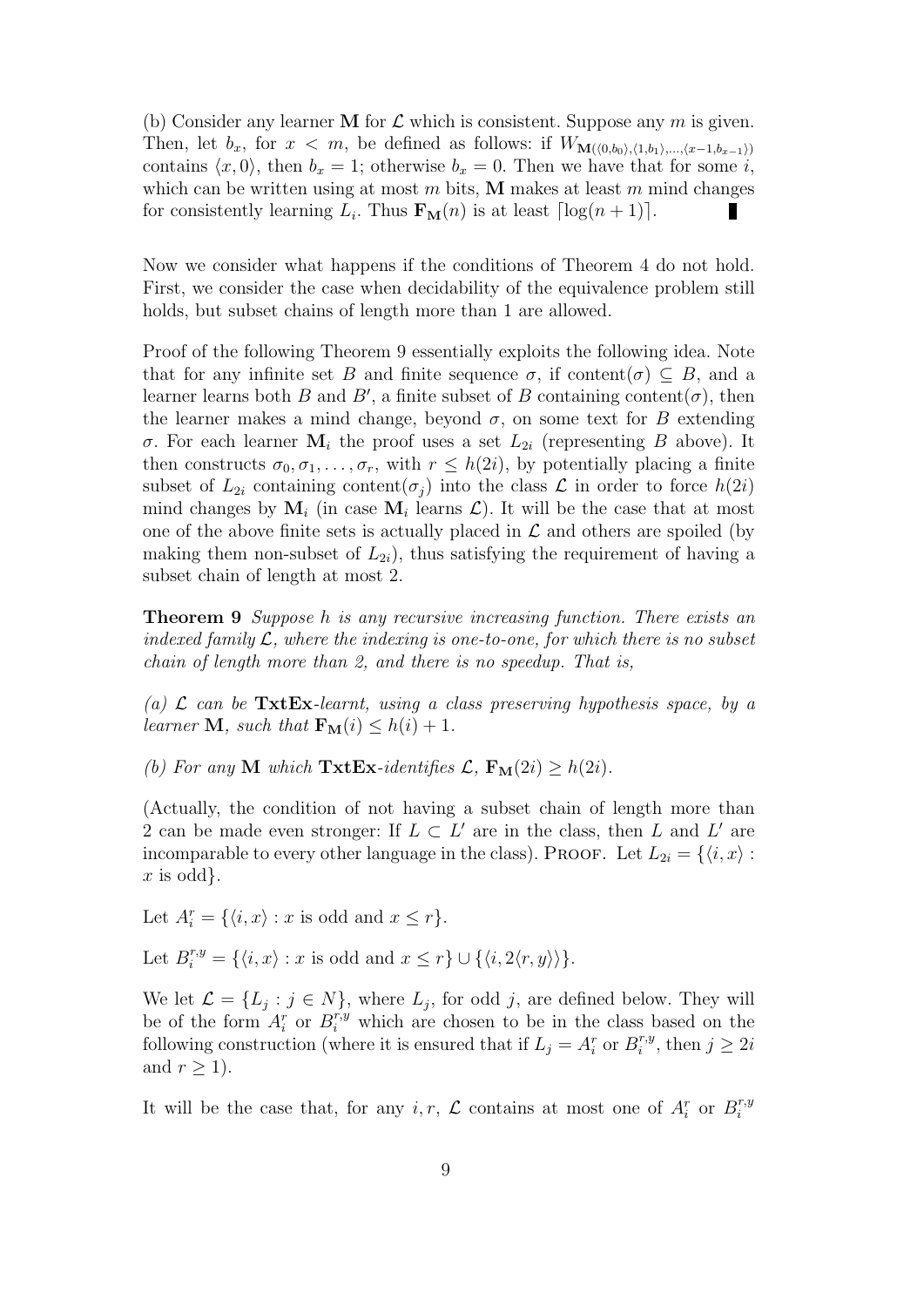(for some y), and there are at most  $h(2i) + 1$  many different r's such that  $\mathcal L$ contains  $A_i^r$  or  $B_i^{r,y}$  $i^{r,y}$  (for some y).

We now give the construction for  $L_j$ , for j being odd. The following process is run in dovetailing fashion for each  $i$ . For a given  $i$ , the languages constructed below are of the form  $A_i^r$  or  $B_i^{r,y}$  $i^{r,y}$ . These are used to diagonalize against the learner  $M_i$ .

All the processes have a common atomic procedure  $New()$ . This procedure, when called with parameter i, returns the least odd number  $j \geq 2i$  such that  $j$  has not been returned by any other New() call before (to any process). Note that for every i there is at least one call  $New(i)$  by the following process; thus for each odd j,  $L_i$  gets defined.

Given *i*, construction for the languages in  $\mathcal L$  which are of the form  $A_i^r$  or  $B_i^{r,y}$  $i^{r,y}$ for some  $r, y$ .

Initially, let  $\sigma_0 = \langle i, 1 \rangle$ .

For  $k = 0$  to  $h(2i)$  do:

- 1. Let  $w = \max({w' : \langle i, w' \rangle \in \text{content}(\sigma_k)}).$
- 2. Let  $j = New(i)$ . We now define the language  $L_j$  which gets added to  $\mathcal{L}$ . Initially,  $L_j$ is  $A_i^w$ . Define more and more elements not in  $A_i^w$  to be not in  $L_j$ until step 3 succeeds. If and when step 3 succeeds, go to step 4.
- 3. Search for a  $\tau$  extending  $\sigma_k$  such that content $(\tau) \subseteq L_{2i}$ , and  $\mathbf{M}_i(\sigma_k) \neq$  $\mathbf{M}_i(\tau)$ .
- 4. Let  $L_j = B_i^{w,y}$  $i^{w,y}$ , for an even y such that  $L_j(\langle i, 2\langle w, y \rangle)$  has not been defined upto now and  $y > w$ .
- 5. Let  $\sigma_{k+1}$  be an extension of  $\tau$  such that content $(\sigma_{k+1}) = A_i^{w'}$ , for some odd  $w' > w$  such that w' bounds the time/steps needed by the underlying dovetailing process to get upto here in the construction.

EndFor

Note that if  $M_i$  TxtEx-learns  $\mathcal{L}$ , then the search in step 3 will succeed. Furthermore, only the last incomplete iteration of the "for" loop may generate a subset of  $L_{2i}$ . All other languages generated are incomparable to each other. Thus the languages in  $\mathcal L$  satisfy the "subset" constraints of the theorem.

Furthermore, note that, if  $M_i$  TxtEx-learns  $\mathcal{L}$ , then the above construction forces at least  $h(2i)$  many mind changes for  $M_i$  on some text for  $L_{2i}$  (one for each value of k in  $\{1, 2, \ldots, h(2i)\}$ ; note that the initial conjecture when  $k = 0$ , may not be a mind change, as the  $M_i$  may start with ?). Thus, the condition (b) of the theorem holds.

To see (a), let  $g(i,k)$  denote a program which decides  $L_j$ , for the j as in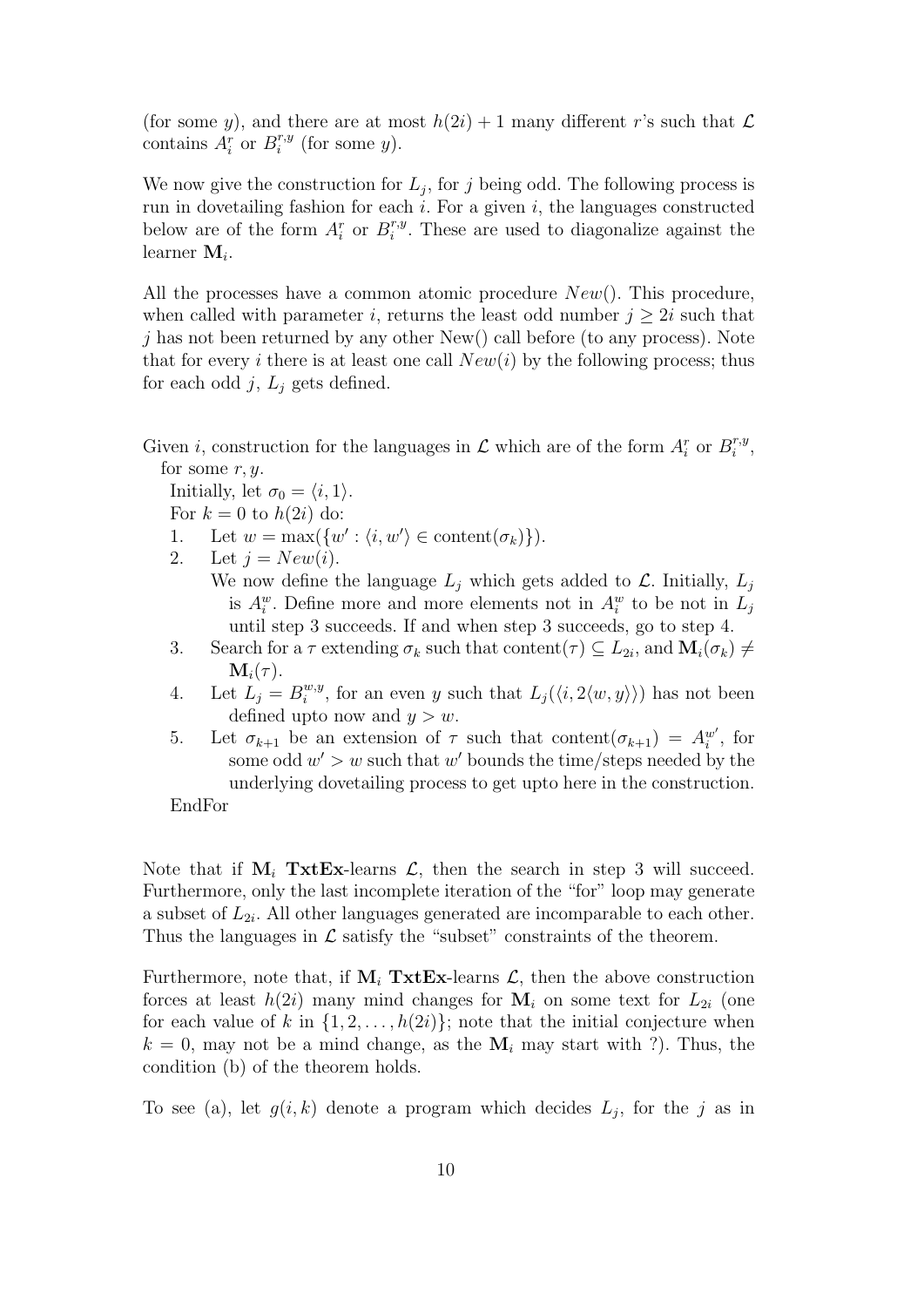iteration k, step 2, of the for loop above if iteration k exists; otherwise it is a program which decides  $L_{2i}$ . Note that such a grammar can be easily defined, as one can slowly follow  $L_{2i}$ , and if one observes iteration k to have started, then follow  $L_j$  as in there — see step 5 in the construction above which allows us to do this.

Now, if  $\langle i, w \rangle$  is the largest element seen in the input so far and w is even, then the learner immediately knows the input language and can output a grammar appropriately. On the other hand, if  $w$  is odd, then the learner simulates the construction above for w time/steps to find the largest  $k$  such that the construction above (in the process with parameter  $i$ ), after w steps, reaches iteration  $k$  in the loop (where, we take  $k$  to be 0 if the construction above has not reached the start of the For loop). Now, if  $\langle i, w \rangle$  belongs to  $L_j$ , where j is as in iteration  $k$  of the loop in the construction above, then the learner outputs  $q(i, k)$ . Otherwise, it outputs  $q(i, k+1)$ .

It is easy to verify that the learner above  $\text{Txt}\text{Ex}$ -learns the class  $\mathcal L$  and makes at most  $h(k) + 1$  mind changes on a text for the language  $L_k$ . 

Now we will study what can happen if the languages in an indexed class are equal or incomparable, but the equivalence problem may be undecidable. We begin with the following useful technical proposition.

Proposition 10 There exists a recursive function G such that, given any m, n, e,  $\ell$ ,  $\sigma$  such that  $\ell \leq |\sigma|$ , and content $(\sigma) \subseteq {\{\langle e, x \rangle : \langle e, x \rangle \leq m\}}$ ,  $G(e, m, n, \ell, \sigma)$  is a set S of  $2^n$  indices for decision procedures such that

(i) for each  $j \in S$ , content $(\sigma) \subseteq \varphi_j^{-1}(1) \subseteq \text{content}(\sigma) \cup \{ \langle e, x \rangle : \langle e, x \rangle > m \}$ ;

(ii) for all  $j, j' \in S$ ,  $\varphi_j^{-1}(1)$  and  $\varphi_{j'}^{-1}$  $_{j'}^{-1}(1)$  are either equal or incomparable;

(iii) if  $\mathbf{M}_e$   $\text{Txt}\text{Ex-}i\text{dentifies }\varphi_j^{-1}(1)$  for each  $j \in G(e, m, n, \ell, \sigma)$ , and  $W_{\text{M}_e(\sigma[\ell])}$  $\{y : y \leq m\} \neq \text{content}(\sigma)$ , then for some  $j \in S$ , for some text T for  $\varphi_j^{-1}(1)$ , which starts with  $\sigma$ , card $({k \geq \ell : \mathbf{M}_e(T[k]) \neq \mathbf{M}_e(T[k+1])}) \geq n+1$ .

PROOF. Let  $G$  be defined as follows. For any suitable parameters, suppose we have defined  $G(\cdot, \cdot, n', \cdot, \cdot)$ , for  $n' < n$ . Then, we define  $G(e, m, n, \ell, \sigma)$  as follows (where the parameters satisfy the hypothesis of the proposition). By implicit use of effective s-m-n theorem,  $G(e, m, n, \ell, \sigma)$  is a set S of  $2^n$  indices which behave as follows. Assume,  $\ell \leq |\sigma|$ , and content $(\sigma) \subseteq {\{\langle e, x \rangle : \langle e, x \rangle \leq m\}}$ (otherwise,  $G(e, m, n, \ell, \sigma)$  can be defined so that content $(\sigma) = \varphi^{-1}(j)$  for each  $j \in G(e, m, n, \ell, \sigma)$ ).

If  $n = 0$ , then we let  $G(e, m, n, \ell, \sigma)$  enumerate a set S of one index which is a decision procedure for content $(\sigma)$ .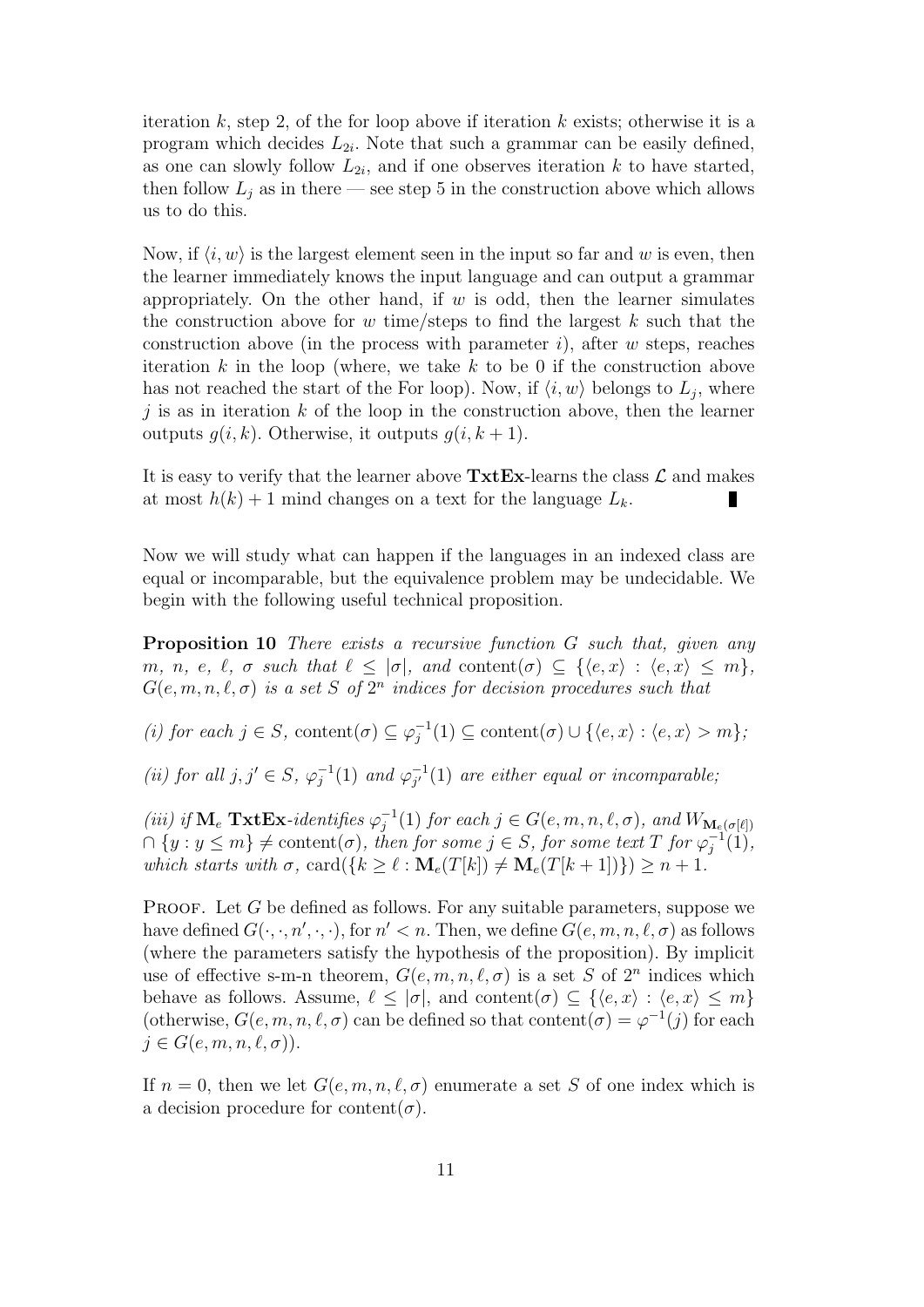Otherwise, (i.e.,  $n > 0$ ), initially, for each  $j \in S$ , for  $y \leq \langle e, m + 1 \rangle$ , let  $\varphi_i(y) = 1$  iff  $y \in \text{content}(\sigma) \cup \{\langle e, m + 1 \rangle\}.$  Then, for each  $j \in S$ , for larger and larger  $y > \langle e, m + 1 \rangle$ , we let  $\varphi_j(y) = 0$ , until a  $\sigma'$  extending  $\sigma$  is found such that content( $\sigma'$ ) = content( $\sigma$ )  $\cup$  { $\langle e, m + 1 \rangle$ }, and  $\mathbf{M}_{e}(\sigma') \neq \mathbf{M}_{e}(\sigma[\ell])$ . If and when such a  $\sigma'$  is found let  $m' = \max({y : \varphi_j(y)}$  has been defined so far for some  $j \in S$ ). Let  $\sigma_1$  be an extension of  $\sigma'$  such that content $(\sigma_1)$  = content( $\sigma$ )  $\cup$  { $\langle e, m + 1 \rangle$ ,  $\langle e, m' + 1 \rangle$ }. Let  $\sigma_2$  be an extension of  $\sigma'$  such that content( $\sigma_2$ ) = content( $\sigma$ ) ∪ { $\langle e, m+1 \rangle$ ,  $\langle e, m'+2 \rangle$ }. Let  $2^{n-1}$  members of S follow the  $2^{n-1}$  members of  $G(e, \langle e, m' + 2 \rangle, n - 1, |\sigma'|, \sigma_1)$  and the remaining  $2^{n-1}$  members of S follow the  $2^{n-1}$  members of  $G(e, \langle e, m'+2 \rangle, n-1, |\sigma'|, \sigma_2)$ . Note that  $W_{M_e(\sigma')} \cap \{y : y \leq \langle e, m' + 2 \rangle\}$  is not equal to at least one of content( $\sigma_1$ ) and content( $\sigma_2$ ). It is now easy to verify by induction that G satisfies the requirements of the proposition.

Using the above proposition, we can now show that, for some class with undecidable equivalence problem and equal or incomparable languages, the lower bound on  $\mathbf{F}_{\mathbf{M}}(n)$  is at least  $\log n - o(\log n)$ , and, thus, AST cannot hold for such classes.

Proofs of the next two theorems are based on techniques used in [BF74,FBP91] for similar theorems for function learning.

Theorem 11 Given any non-decreasing recursive function f with unbounded range, there exists an indexed family  $\mathcal{L} = (L_i)_{i \in N}$ , where, for all j and k, either  $L_j = L_k$  or  $L_j$  and  $L_k$  are incomparable, such that for all **M** TxtEx*identifying*  $\mathcal{L}, \mathbf{F}_{\mathbf{M}}(n) \geq \log n - f(n)$  for *infinitely many n*.

**PROOF.** Without loss of generality assume that  $\mathbf{M}(\Lambda) = ?$  for the given learner **M**. Let  $n_0 = 0$ , and  $n_{i+1} = n_i + 2^r$  such that  $r > \log n_{i+1} - f(n_{i+1})$ . Let G be as in Proposition 10. For each i, let  $L_j$ ,  $n_i \leq j \leq n_{i+1}$ , follow the  $n_{i+1}$  $n_i$  languages  $\varphi_k^{-1}(1)$ ,  $k \in G(\pi_1(i), 0, \log(n_{i+1} - n_i), 0, \Lambda)$  (which need not be distinct). Thus by Proposition 10, for all  $i$ ,  $\mathbf{F}_{\mathbf{M}_{\pi_1(i)}}(n_{i+1}) \ge \log n_{i+1} - f(n_{i+1})$ . Now, as M is equivalent to some  $M_p$ , we have that for infinitely many i, such that  $\pi_1(i) = p$ ,  $\mathbf{F_M}(n_{i+1}) = \mathbf{F}_{\mathbf{M}_{\pi_1(i)}}(n_{i+1}) \ge \log n_{i+1} - f(n_{i+1})$ . Theorem follows.

The next theorem shows that, yet, every indexed class with equal or incomparable languages can be learned using approximately  $\log n$  mind changes.

**Theorem 12** Every indexed family  $\mathcal{L} = (L_i)_{i \in N}$ , such that for all i, j, either  $L_i = L_j$  or  $L_i$  and  $L_j$  are incomparable, can be  $\text{Txt}\text{Ex}\text{-}learnt$  by a learner M, using a class preserving hypothesis space, such that  $\mathbf{F}_{\mathbf{M}}(n) \leq \log n + \log \log n +$  $o(\log \log n)$ .

(Here, for ease of notation, we take  $\log n$  and  $\log \log n$  to be 1, for  $n \leq 2$ ).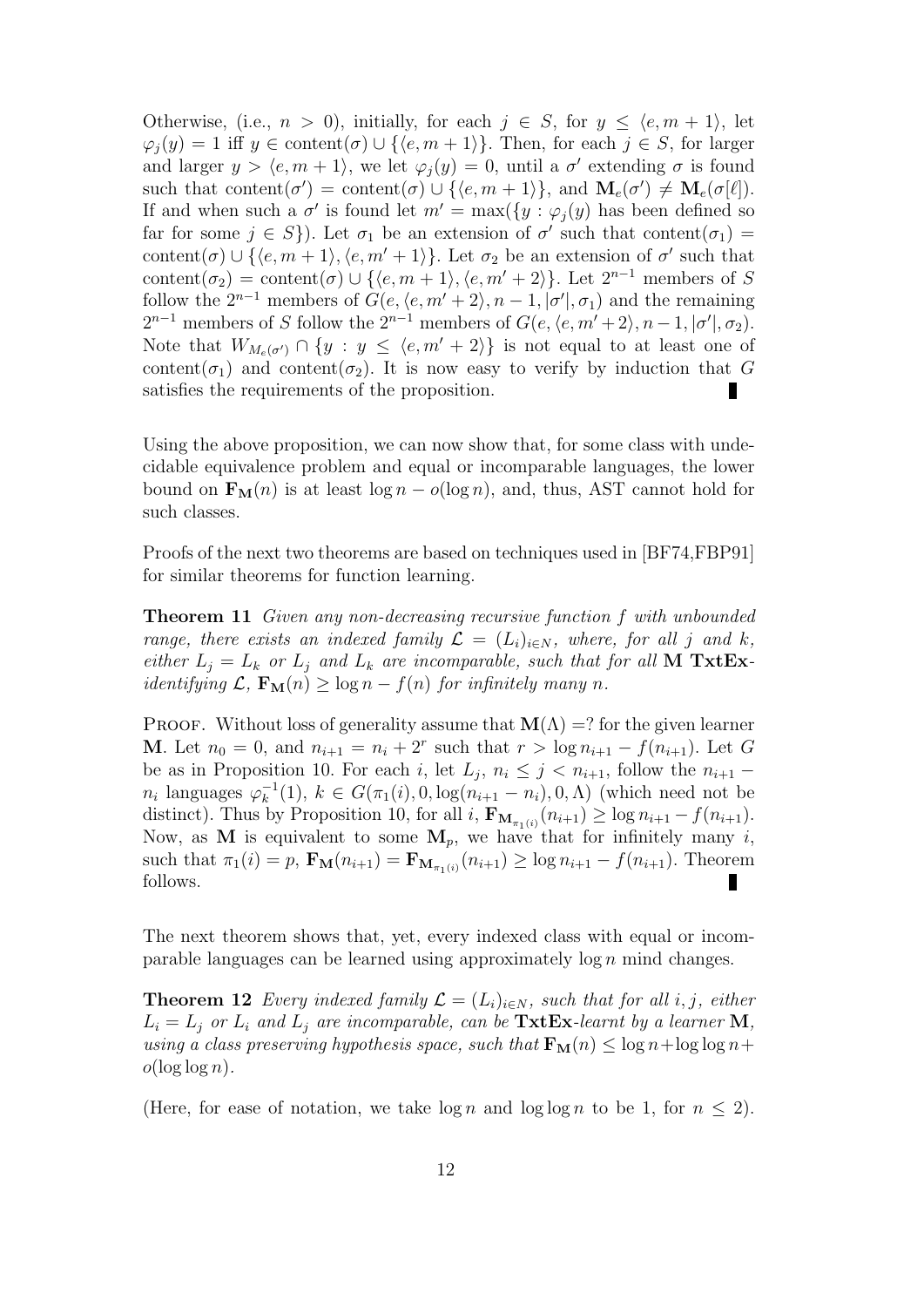PROOF. Let

$$
p_n = \frac{c}{n \log n (\log \log n)^2}
$$

where  $c > 0$  is such that  $\sum_n p_n \leq 1$ , and we take  $\log n$  and  $\log \log n$  to be 1 for  $n \leq 2$ .

Let  $w_n$  be a rational number, effectively computed from n such that  $p_n/2 \leq$  $w_n \leq p_n$ .

Let  $wt(S) = \sum \{w_j : j \in S\}$ . Let

$$
\alpha_i = \frac{1}{2^i} + \sum_{j=0}^i \frac{1}{2^{i+2j}}
$$

$$
r_i = \frac{1}{2^{3i+2}}
$$

Note that  $\alpha_{i+1} = \frac{1}{2}$  $\frac{1}{2}(\alpha_i+r_i).$ 

We think of a learner  **as having been given the whole text**  $T$ **, and working** in stages, outputting conjectures in each stage.

Initially,  $S_0 = \emptyset$ , and  $i = 0$ .

Inductively, the following invariants will be satisfied.

(IA) for all  $j \in S_i$ , content(T)  $\nsubseteq L_j$ .

$$
(IB) wt(N - S_i) \le \alpha_i.
$$

For any finite set S, let  $\text{majgram}(S)$  denote the majority weight follower among decision procedures in S. That is, (a)  $\mathit{majoram}(S)$  is a decision procedure for some  $L_j$ ,  $j \in S$ , and (b) if there exists a  $S' \subseteq S$ , such that  $wt(S') > wt(S)/2$ , and for all  $j, j' \in S'$ ,  $L_j = L'_j$ , then  $majgram(S)$  is a decision procedure for  $L_j$ , for some  $j \in S'$ .

At stage i (starting with stage 0), M first searches for a  $X_i \subseteq N - S_i$ , such that  $wt(N-S_i-X_i) \leq r_i$ . Then, the learner outputs  $majoram(X_i)$ . It then waits until it finds a subset  $Y_i \subseteq X_i$  such that  $wt(Y_i) \geq \frac{1}{2}$  $\frac{1}{2}(wt(X_i))$ , and each  $j \in Y_i$ satisfies content(T)  $\nsubseteq L_j$ . At which point the learner computes  $S_{i+1} = S_i \cup Y_i$ , and goes to stage  $i + 1$ .

It is easy to verify that (IA) and (IB) are satisfied.

Now consider any  $L_k$  and text T for  $L_k$ . Clearly, the learner converges, as  $wt(\lbrace k \rbrace) \geq \frac{c}{2k \log k}$  $\frac{c}{2k \log k(\log \log k)^2}$ , and thus, by (IA) and (IB), we cannot have infinitely many stages. Furthermore, for the last stage  $i$  that is executed, we must have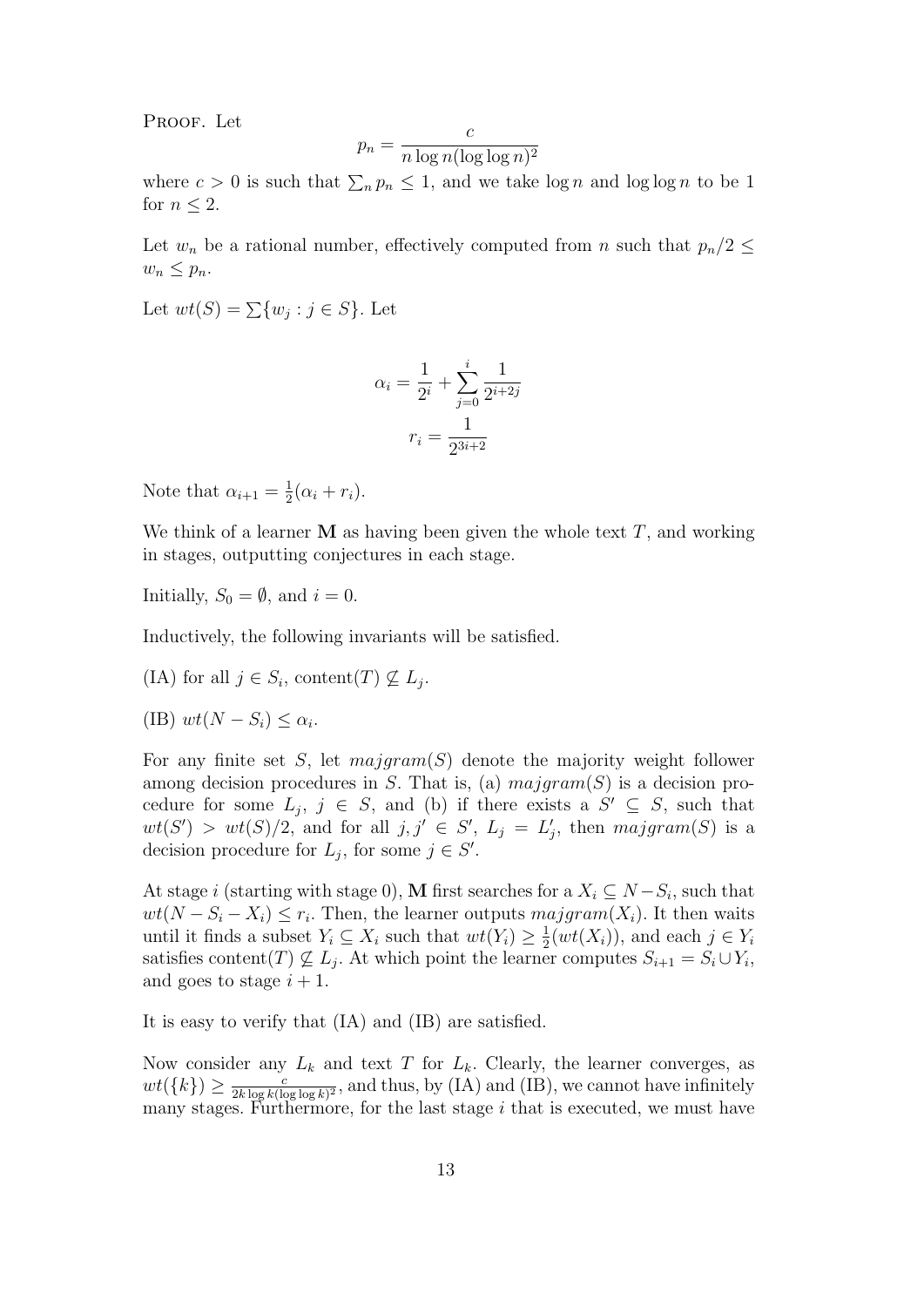that there is no  $Y_i \subseteq X_i$  such that  $wt(Y_i) \geq \frac{1}{2}wt(X_i)$  and for all  $j \in Y_i$ , content(T)  $\nsubseteq L_j$ . It immediately follows that  $wt(Z_i) > \frac{1}{2}$  $\frac{1}{2}(wt(X_i))$ , where  $Z_i = \{j \in X_i : L_k = L_j\}.$  Thus,  $\text{majoram}(X_i)$  is a decision procedure for  $L_k$ .

Thus, **M TxtEx**-identifies  $\mathcal{L}$ .

Furthermore, the number of stages  $i$  executed by the learner (and, thus, the number of mind changes made by **M** on *T*) satisfies  $\frac{7}{3*2^i} \ge \alpha_i \ge wt(\lbrace k \rbrace) \ge$  $w_k \geq \frac{c}{2k \log k}$  $\frac{c}{2k\log k(\log\log k)^2}$ . Thus,  $i \leq \log k + \log\log k + o(\log\log k)$ .

Furthermore, one can modify the construction in the above theorem to bound  $\mathbf{F}_{\mathbf{M}}(n)$  by  $\log n + \log \log n + \ldots + o(\log \log \log \ldots \log n)$ , by using

$$
p_n = \frac{c}{n \log n (\log \log n) \dots (\log \log \log \dots \log n)^2}.
$$

Note that the above result does not hold if one requires, on the positive side, that the learner uses the given indexing of  $\mathcal L$  as the hypothesis space. This follows from the corresponding result for function learning from  $[B\bar{a}r74b]$ .

#### 4 Automatic Classes and Learning

In this section, we introduce necessary concepts for automatic learning of automatic classes.

Let  $\Sigma$  denote a non-empty finite alphabet. Let  $\Sigma^*$  denote the set of all strings over the alphabet  $\Sigma$ . Let  $\epsilon$  denote the empty string. We let  $|w|$  denote the length of string w. We fix some arbitrary order among the members of  $\Sigma$ . For strings x and y,  $x \leq_{lex} y$  denotes that x is lexicographically (that is, in dictionary order) before y. The relation  $x \leq_l y$  denotes that x is length-lexicographically before y, that is, either  $|x| < |y|$ , or  $|x| = |y|$  and  $x <_{lex} y$ . When we consider sets of strings,  $\min(S)$  and  $\max(S)$  denote the lengthlexicographically minimal and maximal strings in S, where max $(\emptyset) = \epsilon$  and  $min(\emptyset)$  is undefined. We let  $succ<sub>L</sub>(w)$  and  $pred<sub>L</sub>(w)$  denote the successor and predecessor of  $w$  in the length-lexicographical ordering of the language  $L$ , where  $\text{pred}_{L}(w)$  is undefined for the length-lexicographically least string in L, and  $succ<sub>L</sub>(w)$  is undefined for the length-lexicographically maximal string in L (if any). For a given  $\Sigma$  and  $w \in \Sigma^*$ , let  $ord(w)$  denote the number of strings in  $\Sigma^*$  which are  $\lt_l u$  w. We let cf<sub>L</sub> denote the characteristic function of L.

The convolution (see [KN95]) of two strings  $x, y \in \Sigma^*$ , conv $(x, y)$ , is defined as the string  $(x(0), y(0))(x(1), y(1)) \dots (x(n-1), y(n-1))$ , where each pair is a symbol from  $(\Sigma \cup {\{\diamond\}})^2$  and  $n = \max(|x|, |y|)$ . The special symbol  $\diamond \notin \Sigma$ is appended (as many times as needed) to the shorter string in order to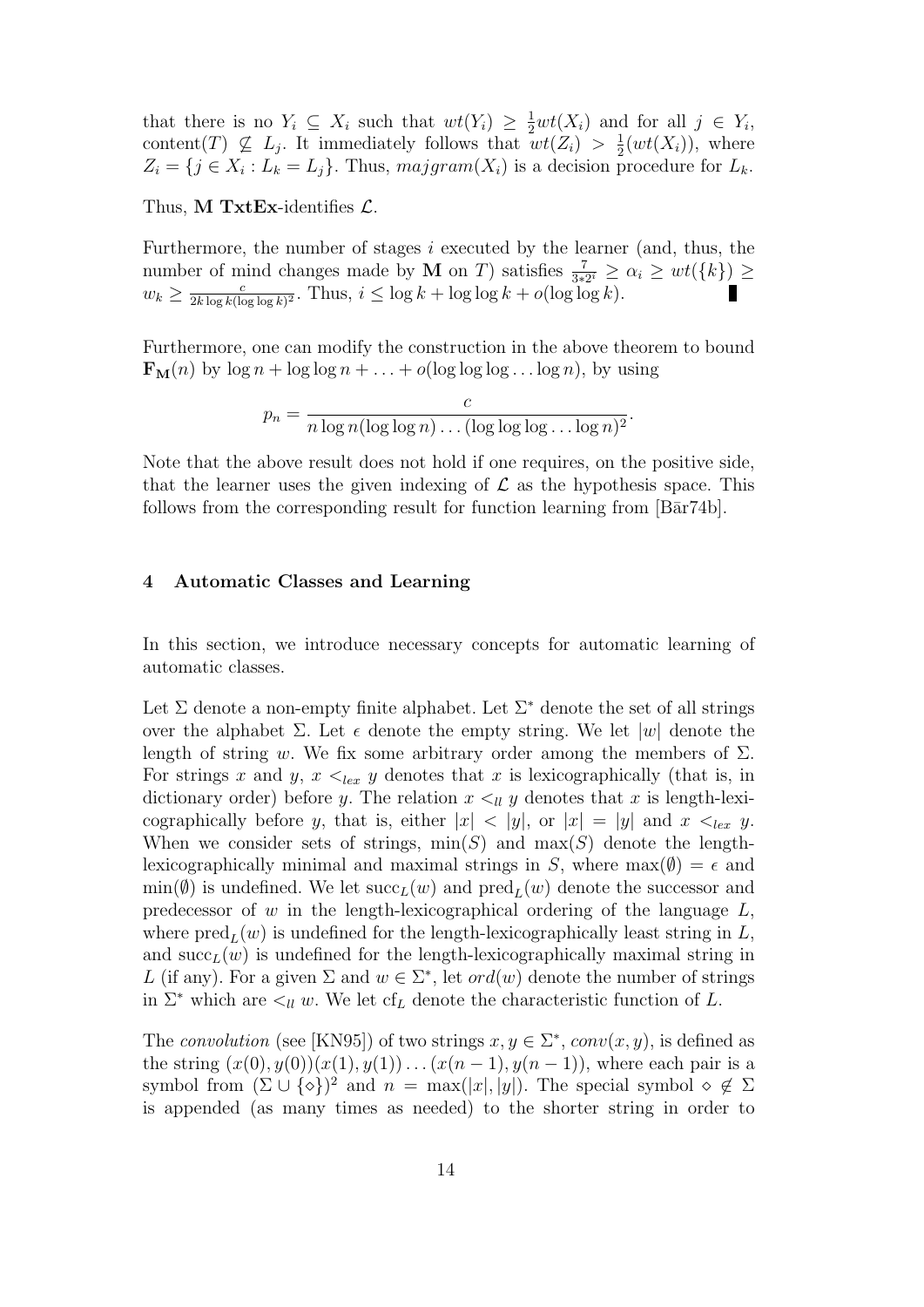make both strings to be of the same length n. Similarly, conv can be defined on multiple arguments. An *n*-ary relation R or an *m*-ary function  $f$ is called *automatic* if the sets  $\{\text{conv}(x_1, x_2, \ldots, x_n) : R(x_1, x_2, \ldots, x_n)\}\$  and  ${\text{conv}(x_1, x_2, \ldots, x_m, y) : f(x_1, x_2, \ldots, x_m) = y}$ , respectively, are regular.

A family of languages over alphabet  $\Sigma$ ,  $\{L_{\alpha} : \alpha \in I\}$  is said to be *automatic* (see [KN95]) iff I is a regular set, each  $L_{\alpha} \subseteq \Sigma^*$ , and  $\{\text{conv}(\alpha, x) : x \in L_{\alpha}\}\)$ regular.

When we are considering learning of automatic classes, the elements of languages are strings rather than natural numbers. Most of the definitions and notations discussed above for learning languages over natural numbers carry over to the case of learning languages over strings, with numbers being replaced by strings; we omit the details. Below we describe a special kind of learner, called *automatic* learner ([JLS10,CJO<sup>+</sup>11]). An automatic learner is an automatic mapping from previous memory and current datum to new memory and new conjecture. That is, the relation (previous memory, current datum, new memory, new conjecture) is automatic. Here memory is a string over some alphabet Γ. Suppose T is the input text for the automatic learner  $Q$ . Let  $(mem_{n+1}^T, hyp_{n+1}^T) = \mathbf{Q}(mem_n^T, T(n)),$  where  $mem_0^T$  and  $hyp_0^T$  are some default initial memory  $mem_0$  and the default initial hypothesis  $hyp_0$  of the learner Q. We can consider the hypothesis  $hyp_n^T$  of the learner Q as its output on the input  $T[n]$ , and thus the learnability notions discussed in Section 2.1 above can be taken over to the setting of automatic learners. Below we let Q range over automatic learners. Here are some examples:

(a) Let  $\Sigma = \{0,1\}$ . Let  $L_{\alpha} = \{x : \alpha \leq_{ll} x\}$ . Then,  $\mathcal{L} = \{L_{\alpha} : \alpha \in \{0,1\}^*\}$  is automatically learnable. The learner just remembers the length-lexicographically least string in the input text (which is also its conjecture).

(b) Let  $\Sigma = \{0,1\}$ . Let  $L_{\text{conv}(\alpha,\beta)} = \{x : \alpha \leq_{ll} x \leq_{ll} \beta\}$ , for  $\alpha, \beta \in \{0,1\}^*$ . Then,  $\mathcal{L} = \{L_{\text{conv}(\alpha,\beta)} : \alpha,\beta \in \{0,1\}^*\}$  is automatically learnable. The learner just remembers (a convolution of) the length-lexicographically least and length-lexicographically largest element in the input text (this convolution is also its conjecture).

(c) Let  $\Sigma = \{0,1\}$ . Let  $L_{\alpha} = \{x : |x| = |\alpha|, x \neq \alpha\}$ . Then,  $\mathcal{L} = \{L_{\alpha} : \alpha \in \mathcal{L}\}$  $\{0,1\}^*$  is not automatically learnable [JLS10].

When dealing with automatic families, we let  $\mathbf{F}_{\mathbf{M}}(w) = \text{maximum over the}$ mind changes made by the learner **M** on any input text for a language  $L_u$ ,  $u \leq_{ll} w$ .

Note that for learning automatic families, as long as memory is not restricted (except due to the definition of automatic learner), one can assume the hypothesis space to be the same as the automatic class being learnt. Thus, for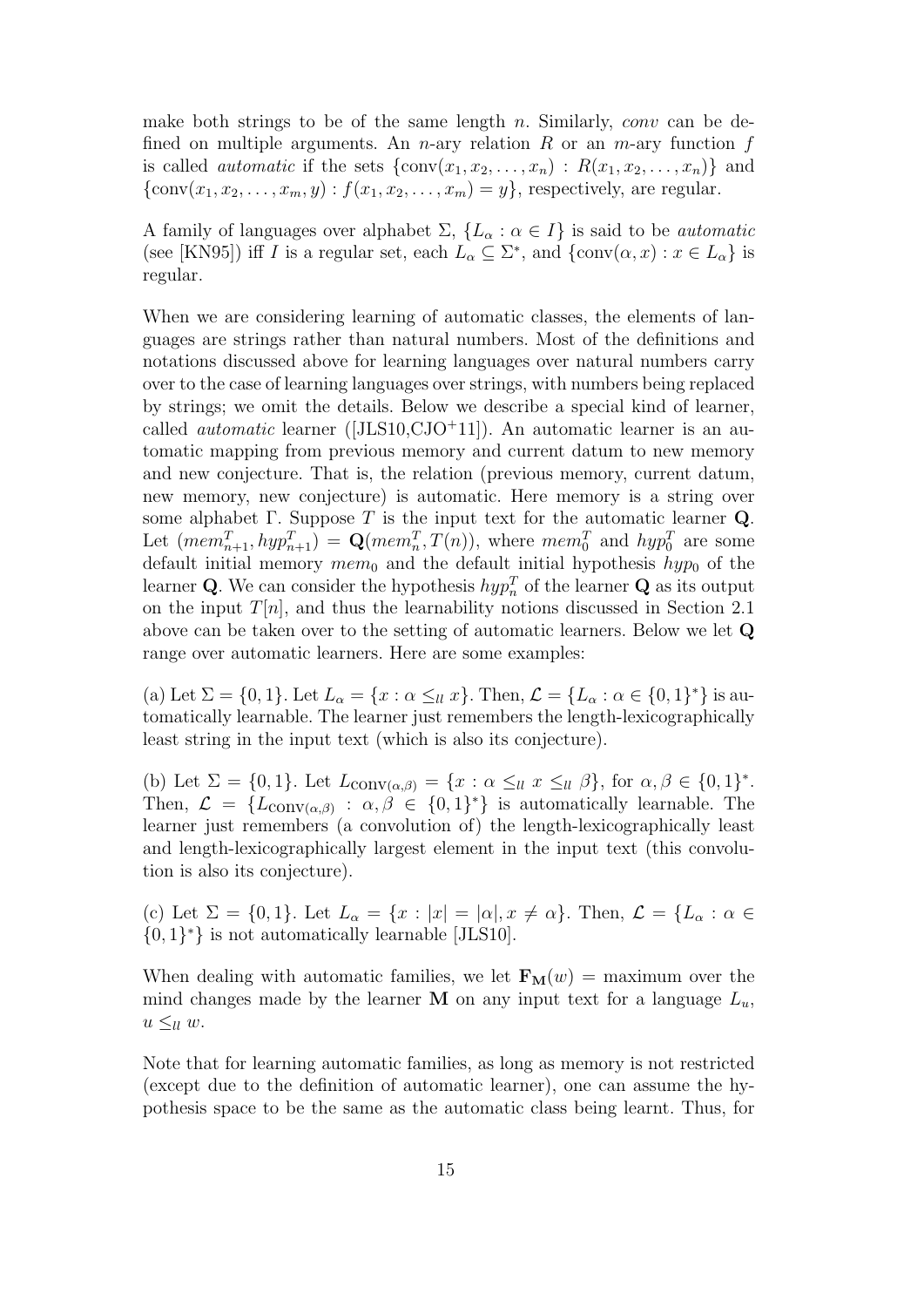the next section, for all the results the hypothesis space used is the automatic family being learnt. Furthermore, one can also assume, without loss of generality, that the automatic class is one-to-one (that is, it has at most one index for any language).

#### 5 Mind Change Speed-up for Automatic Classes

In the sequel, pairing is assumed to be done via convolution, that is, for strings  $x_1, y_2, \ldots, (x_1, x_2, \ldots)$  is taken as  $conv(x_1, x_2, \ldots)$ . We begin with an example of an automatic class containing languages over the unary alphabet with linear lower and upper bounds on the number of mind changes.

**Theorem 13** Let  $L_{0^i} = \{0^j : j < i\}$ . Let  $\mathcal{L} = \{L_{0^i} : i \in N\}$ . Then,

(a)  $\mathcal L$  can be TxtEx-learnt by an automatic learner **Q** such that  $\mathbf{F}_{\mathbf{Q}}(0^n) = n$ .

(b) Any learner **M** which  $\text{Txt}\text{Ex-learns }\mathcal{L}$  has  $\text{F}_{\text{M}}(0^n) \geq n$ .

PROOF. (a) Consider a learner Q which starts with intial conjecture and initial memory  $0^0$ . It will be the case that the memory and conjecture of  $Q$ will always be the same. Q, on previous memory  $0^j$  and current datum  $0^i$ , has new memory and new conjecture as  $0^{\max(\{i+1,j\})}$ . It is easy to verify that Q witnesses (a).

(b) For any TxtEx-learner M for  $\mathcal{L}$ , one can construct  $\sigma_i$ ,  $i \in N$ , such that  $\sigma_i \subseteq \sigma_{i+1}$ , content $(\sigma_i) = L_{0^i}$ , and  $\mathbf{M}(\sigma_i)$  is a grammar for  $L_{0^i}$ . Then  $MC_{\mathbf{M}}(\sigma_i) \geq i.$ п

Now we show that, for any automatic function  $h$  (with the range containing strings over a unary alphabet), there is an automatic class that can be learned automatically with h (more precisely,  $ord(h(0^{i+1}, \epsilon) + 1)$ ) being the tight bound on the number of mind changes).

**Theorem 14** Suppose h is a non-decreasing automatic function with range(h)  $\subseteq$  0<sup>+</sup>. Let

 $L_{(0^{i+1},\epsilon)} = \{(0^{i+1},1^j) : j \in N\},\$  $L_{(0^{i+1},1^{j+1})} = \{(0^{i+1},1^r) : r < j+1\},\$  $L_{(\epsilon,\epsilon)} = \emptyset$ , and  $\mathcal{L} = \{L_{(\epsilon,\epsilon)}\} \cup \{L_{(0^{i+1},1^j)} : i \in N, j \leq \text{ord}(h(0^{i+1},\epsilon))\}.$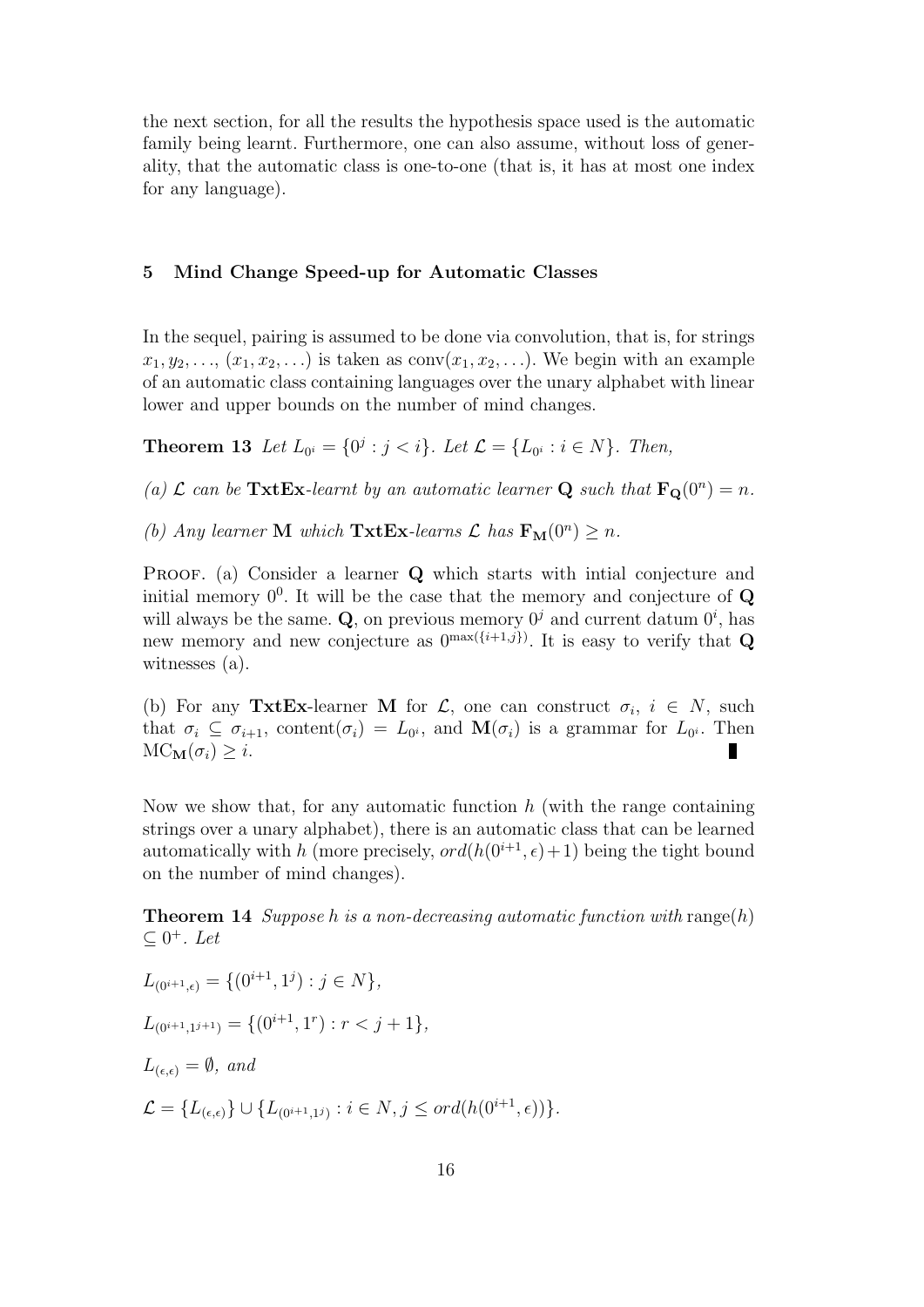Then,

(a)  $\mathcal L$  can be  $\text{Txt}\text{Ext}\text{Ex-learn}$  by an automatic learner **Q**, such that  $\text{F}_{\text{Q}}(0^{i+1}, \epsilon) \leq$  $\overline{ord}(h(0^{i+1}, \epsilon)) + 1.$ 

(b) Any learner **M** which  $\text{Txt}\text{Ex-learns }\mathcal{L}$  has  $\text{F}_{\text{M}}(0^{i+1}, \epsilon) \geq \text{ord}(h(0^{i+1}, \epsilon)) +$ 1.

PROOF. (a) Let Q be a learner which starts with initial memory and initial conjecture as  $(\epsilon, \epsilon)$ . It will be the case that the memory and conjecture of Q will always be the same. The new memory and conjecture of **Q** on current datum  $(0^{i+1}, 1^j)$  is defined as follows:

- if  $j \geq \text{ord}(h(0^{i+1}, \epsilon))$  or previous memory is  $(0^{i+1}, \epsilon)$ , then new memory and conjecture are  $(0^{i+1}, \epsilon)$ ;
- if  $j < ord(h(0^{i+1}, \epsilon))$ , and previous memory is  $(0^{i+1}, 1^{j'+1})$ , with  $j' \leq j$ , or previous memory is  $(\epsilon, \epsilon)$ , then new memory and conjecture are  $(0^{i+1}, 1^{j+1})$ ;
- new memory and conjecture are same as the previous memory, otherwise. (This case is taken even for the case when the current datum is  $\#$ .)

It is easy to verify that Q satisfies the requirements. Here, note that the number of mind changes made by **Q** on input  $L_{(0^{i+1},1^j)}$ , for  $1 \leq j \leq \text{ord}(h(0^{i+1},\epsilon))$ , is bounded by  $j$ .

(b) Follows as learning  $L_{0^{i+1},\epsilon}$  will need  $ord(h(0^{i+1},\epsilon)) + 1$  mind changes due to  $\{\emptyset\} \cup \{L_{(0^{i+1},1^j)} : i \in N, 1 \le j \le ord(h(0^{i+1}, \epsilon))\} \subseteq \mathcal{L}.$ П

Now our goal is to show that, under certain natural conditions, mind change speed-up for automatic classes is possible if an automatic learner uses fat texts.

Proofs of Theorems 15 and 16 are the most difficult in this paper. In these theorems, on one hand, the class  $\mathcal L$  considered is automatic (so equivalence, subset problem, etc., among languages in the class are decidable), but, on the other hand, the learner is automatic and we also allow some subset relations among languages. The main difficulty is because of the learner being automatic, thus forgetting past data. The proof again uses delaying of mind change until it is safe, by cancelling all but  $c$  wrong grammars upto some large enough bound (in a way similar to Proof for Theorem 4). Here  $c$  is a constant such that at most c different languages in the class are related by subset/superset relation with any particular language of the class. Then, the learner finds upto  $c^2$  many grammars which may be for the input language, in case any of the languages, with indices below the large enough bound mentioned above, contains the input language. The learner then proceeds to try these languages one by one (where smaller languages are tried first). Due to forgetting of past data by automatic learners, one needs a fat text to be able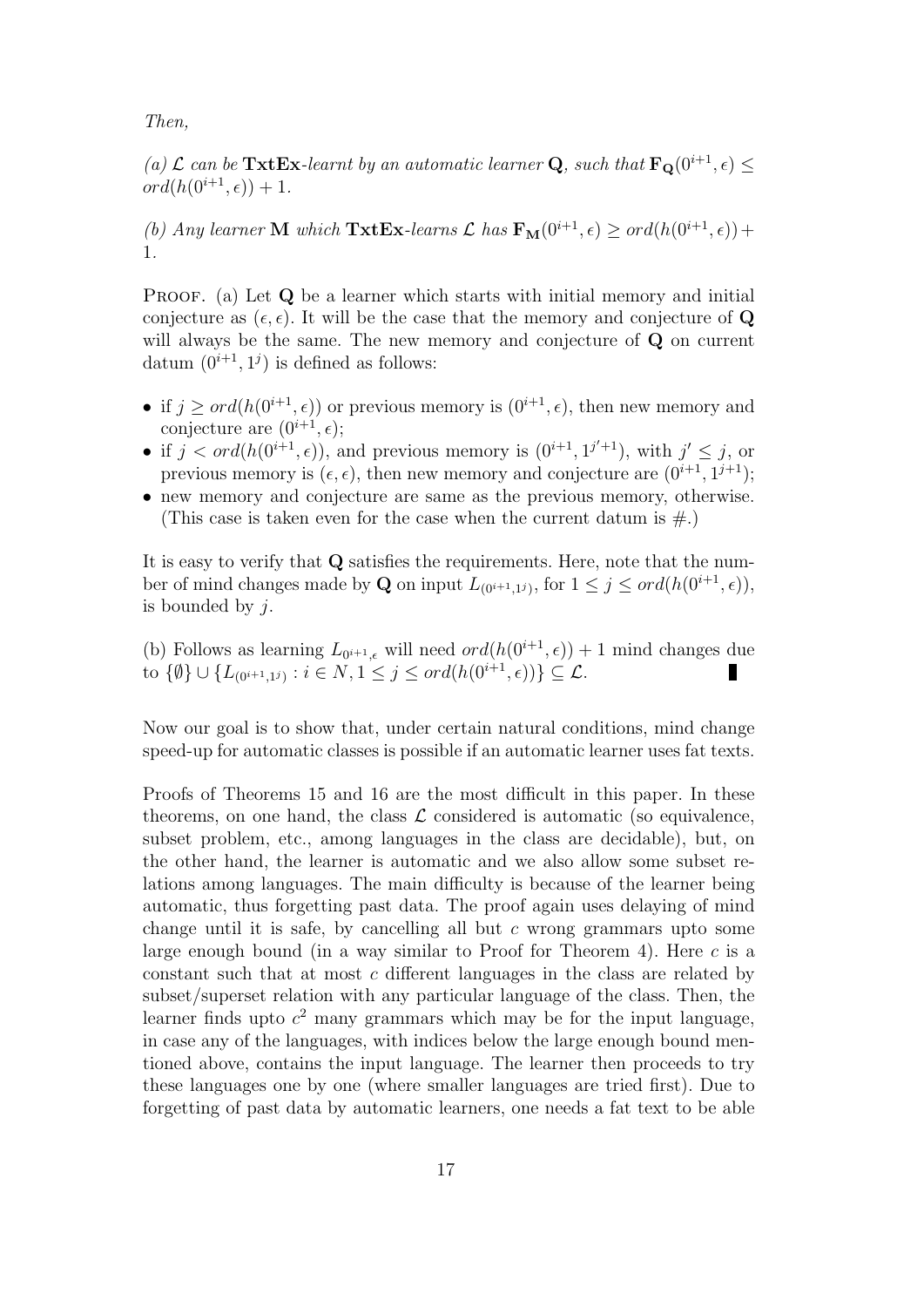to cancel out wrong grammars. Formal details follow. The proof for arbitrary speed-up (Theorem 16) is technically involved, and thus we begin by showing a simpler version first.

**Theorem 15** Suppose  $\mathcal{L} = \{L_{\alpha} : \alpha \in I\}$  is an automatic family (without loss of generality, assume one-to-one). Suppose constants k and c are given, where for all  $L \in \mathcal{L}$ ,  $\text{card}(\{L' \in \mathcal{L} : L \subseteq L' \text{ or } L' \subseteq L\}) \leq c$ .

Then, there exists an automatic learner  $Q$  which learns  $\mathcal L$  from fat texts such that (for learning from fat texts)  $\mathbf{F}_{\mathbf{Q}}(\alpha) \leq \max(\{[\alpha]/k], 1\}) * c^2 - 1$ .

**PROOF.** Without loss of generality assume that there are at least  $c+1$  indices of length at most  $k$ . The learner  $Q$  defined below operates in phases. Intuitively, memory of Q is of the form

$$
(0i, 0p, \alpha1, \alpha2,..., \alphac+1, \beta1, \beta2,..., \betac2, prevconj),
$$

where

- (i)  $p = k * i;$
- (ii)  $\alpha_i \leq_{ll} \alpha_{i+1}$ , for  $1 \leq i \leq c$ ;
- (iii)  $\alpha_c \leq_{ll} \alpha_{c+1};$
- (iv)  $prevconj$  is the previous conjecture;
- (v) Q has already made  $(i-1)$ -phases (each producing upto  $c^2$  conjectures), and is now in its  $i$ -th phase;
- (vi) for all  $\alpha$  such that  $|\alpha| \leq p$  and  $\alpha \notin {\alpha_j : 1 \leq j \leq c}$   $\cup \{\gamma : \alpha_c \leq_{ll} \gamma \leq_{ll} \gamma \leq_{ll} \gamma \leq_{ll} \gamma \leq_{ll} \gamma \leq_{ll} \gamma \leq_{ll} \gamma \leq_{ll} \gamma \leq_{ll} \gamma \leq_{ll} \gamma \leq_{ll} \gamma \leq_{ll} \gamma \leq_{ll} \gamma \leq_{ll} \gamma \leq_{ll} \gamma \leq_{ll} \gamma \leq_{ll} \gamma \leq_{ll} \gamma \$  $\{\alpha_{c+1}\}\,$ , Q has already observed a string in the input which is not in  $L_{\alpha}$ ;
- (vii) in case  $\alpha_c = \alpha_{c+1}, \beta_1, \ldots, \beta_{c^2}$  denote the  $c^2$  possible members  $\beta$  of I such that  $L_{\beta}$  is contained in one of  $L_{\alpha_j}$ ,  $1 \leq j \leq c$  (in case of  $\langle c^2 \rangle$  such members, we use # for the remaining elements); furthermore, if  $L_{\beta_j} \subseteq L_{\beta_{j'}},$ then  $j \leq j'$ ;
- (viii) in case  $\alpha_c = \alpha_{c+1}$ , prevconj =  $\beta_j$  for some j such that  $1 \leq j \leq c^2$ , and for  $1 \leq j' < j$ , Q has already observed a string in the input which is not in  $L_{\beta_{j'}}$ .

Initially, the memory of **Q** is  $(0^1, 0^k, \alpha_1, \alpha_2, \alpha_3, \ldots, \alpha_c, \alpha_{c+1}, \#, \#, \ldots, \#, ?),$ where  $\alpha_{c+1}$  is the length-lexicographically largest element of I of length at most k, and  $\alpha_1, \ldots, \alpha_c$  are the c length-lexicographically least elements of I. The initial conjecture of **Q** is ?.

At any point during the learning process, if the new input datum is  $w$  and the previous memory is  $(0^i, 0^p, \alpha_1, \alpha_2, \ldots, \alpha_{c+1}, \beta_1, \beta_2, \ldots, \beta_{c^2}, \text{prevconj})$ , then **Q** behaves as follows:

• (1.) If  $\alpha_c \neq \alpha_{c+1}$ , and  $w \notin L_{\alpha_j}$  for some least j with  $1 \leq j \leq c+1$ , then  $\cdot$  (1.1.) If  $j = c+1$ , then let  $\alpha'_{c+1} = \text{pred}_{I}(\alpha_{c+1})$ , and  $\alpha'_{r} = \alpha_{r}$  for  $1 \leq r \leq c$ ;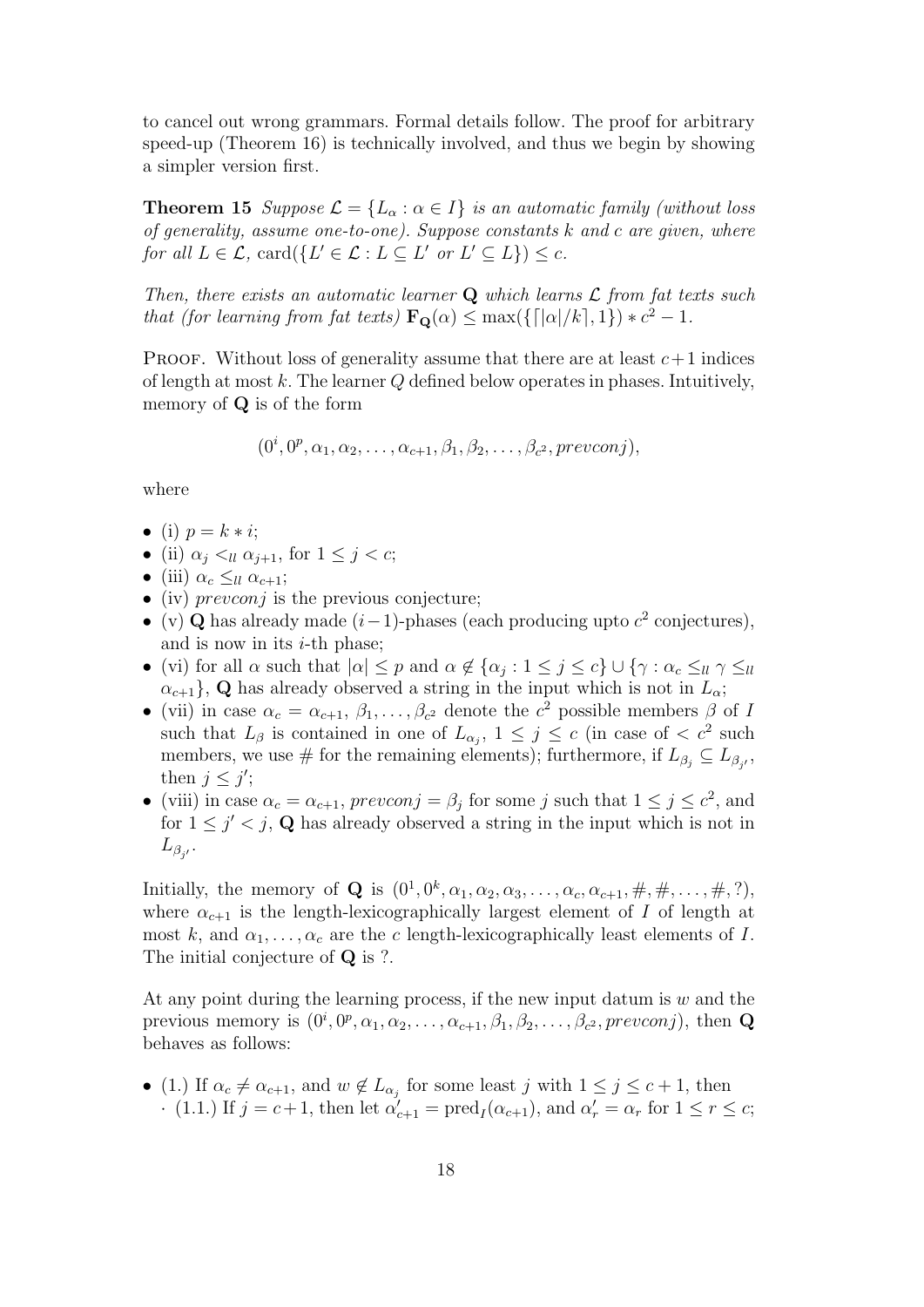otherwise, let (i)  $\alpha'_r = \alpha_r$ , for  $1 \le r < j$ , (ii)  $\alpha'_r = \alpha_{r+1}$ , for  $j \le r < c$ , and (iii)  $\alpha'_c = \text{succ}_I(\alpha_c)$ .

- $\cdot$  (1.2.) If  $\alpha'_c \neq \alpha'_{c+1}$ , then let  $\beta_1 = \ldots = \beta_{c^2} = \#$ , and let new memory be  $(0^i, 0^p, \alpha'_1, \ldots, \alpha'_{c+1}, \beta_1, \ldots, \beta_{c^2}, prevconj)$  and let new conjecture be prevconj.
- $\cdot$  (1.3.) else (i.e.,  $\alpha'_{c} = \alpha'_{c+1}$ ), let  $\beta_1, \ldots, \beta_{c^2}$  denote the  $c^2$  possible members  $\beta$  of I such that  $L_{\beta}$  is contained in one of  $L_{\alpha'_{j}}$ ,  $1 \leq j \leq c$ ; furthermore, if  $L_{\beta_j} \subseteq L_{\beta_{j'}}$ , then  $j \leq j'$ ; If there are several possible orders to choose  $\beta_j$ satisfying the above, then choose the lexicographically least order among them. (In case of  $\langle c^2 \rangle$  members  $\beta$  of I such that  $L_\beta$  is contained in some  $L_{\alpha_j}$ , we use # for the remaining  $\beta$ 's); Conjecture  $\beta_1$ , and let new memory be  $(0^i, 0^p, \alpha'_1, \ldots, \alpha'_{c+1}, \beta_1, \ldots, \beta_{c^2}, \beta_1).$
- (2.) else (if  $\alpha_c = \alpha_{c+1}$ ), then
	- if  $w \notin L_{prevconi}$ , then

(2.1.) if  $prevconj = \beta_j$ , and  $j < c^2$  and  $\beta_{j+1} \neq \#$ , then let new memory be  $(0^i, 0^p, \alpha_1, \alpha_2, \ldots, \alpha_{c+1}, \beta_1, \beta_2, \ldots, \beta_{c^2}, \beta_{j+1})$  and the new conjecture be  $\beta_{i+1}$ .

(2.2.) otherwise, let new memory be

$$
(0^{i+1}, 0^{p+k}, \alpha'_1, \alpha'_2, \ldots, \alpha'_{c+1}, \#, \#, \ldots, \#, \text{prevconj}),
$$

where  $\alpha'_{c+1}$  is the length-lexicographically largest element of I of length at most  $p+k$ , and  $\alpha'_1, \ldots, \alpha'_c$  are the c length-lexicographically least elements of *I*. Conjecture *prevconj*.

· else (i.e.,  $w \in L_{prevconj}$ ) repeat the old memory and conjecture.

• (3.) else (i.e.,  $\alpha_c \neq \alpha_{c+1}$ , and  $w \in L_{\alpha_j}$  for all j with  $1 \leq j \leq c+1$ ) repeat the old memory and conjecture.

Intuitively, for any  $w$ , in step  $(1)$  the learner (over several inputs) tries to eliminate all but c of the potential conjectures of length at most  $p$ ; all the eliminated conjectures do not contain the input language (see steps 1, 1.1 and 1.2). Once the learner is left with only c conjectures of length at most  $p$ , which may contain the input language, it finds the indices of all the potential  $c<sup>2</sup>$  many languages which may be for the input language (unless none of the languages, with index of length at most  $p$ , contain the input language) (see step 1.3).

After this, in steps 1.3, 2 and 2.1, the learner serially tries all the above  $c<sup>2</sup>$ many languages which could be the input language. (Note that, the testing of these languages is done in a specific order so that subsets are tried earlier than the supersets.) Then, the learner eliminates them one by one, until it finds the correct language or observes that none of them could contain the input language (i.e., all languages in  $\mathcal L$  which contain the input have indices of length larger than p). In which case the learner goes to the next  $(i + 1$ -th) phase (step 2.2).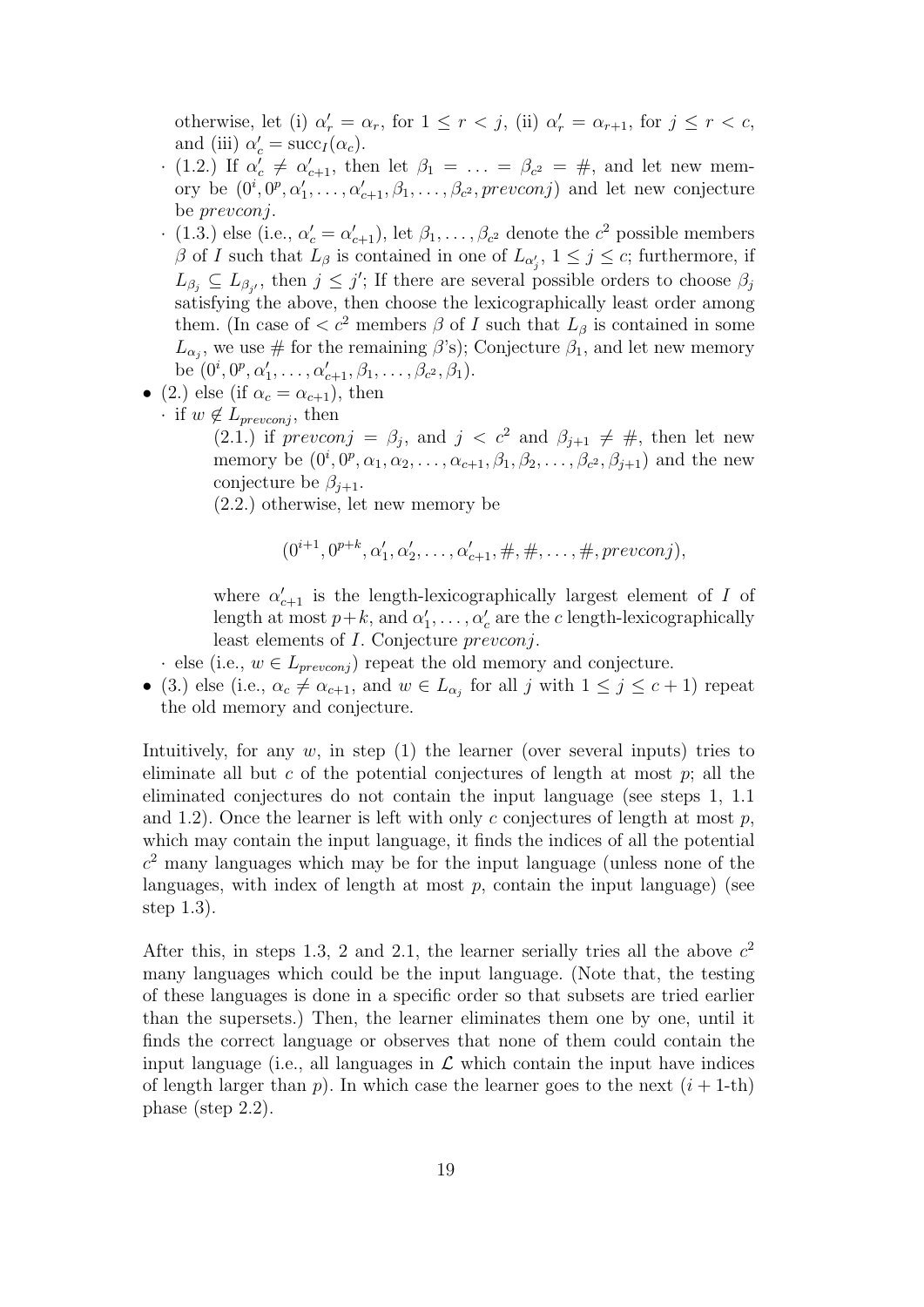It is now easy to verify that the above learner  $\text{Txt}\mathbf{Ex}\text{-}identifies \mathcal{L}$  on fat texts, and on  $L_{\alpha}$  makes at most max( $\{[\alpha]/k, 1\}$ ) \*  $c^2 - 1$  mind changes (using  $\max({\{|a|/k|, 1\}})$  phases, each of which may make upto  $c^2$  conjectures).

Note that the above proof uses fat texts to be able to check whether a language in the automatic family contains the input language or not.

In the above theorem, one can replace  $c^2$  by c, if, instead of using conjectures  $\beta_i$  one by one, the learner (i) keeps track of  $\beta_i$  such that it hasn't seen a nonelement of  $L_{\beta_j}$ , and (ii) outputs a conjecture  $\beta_j$  if the learner hasn't seen a non-element of  $L_{\beta_j}$  and  $L_{\beta_j}$  is contained in every other  $L_{\beta_{j'}}$  for which it hasn't seen a non-element. This ensures that in steps 1.3 and 2, for each value of  $i$ , at most c conjectures are output.

Furthermore, we can generalize the theorem above to beat (almost everywhere) mind changes given by any non-decreasing unbounded recursive function as follows. Suppose  $h$  is a recursive non-decreasing unbounded function. Let  $H(i) = \min(\{j : h(j) > i\})$ . Suppose M is a one tape Turing Machine which computes the mapping  $0^i$  to  $0^{H(i)}$ . The snap shot of the computation done by the Turing Machine, at any point of time, can be given by its instantaneous description (ID) [HU79]. Note that, for a fixed TM  $M$ , the function to compute the next ID from the previous ID for TM  $M$ ,  $nextID_M(ID)$ , is automatic. Now, instead of using memory as in the proof of the above theorem, we use memory of the form  $(0^i, s, temp, \alpha_1, \alpha_2, \ldots, \alpha_{c+1}, \beta_1, \ldots, \beta_{c^2}, prevconj)$ , where initially, the memory is  $(0^1, s_0, 1, \alpha_1, \alpha_2, \ldots, \alpha_{c+1}, \beta_1, \ldots, \beta_{c^2}, prevconj)$ , where  $s_0$  is the initial ID of the TM M on input  $0^1$  (values of  $\alpha_1, \alpha_2, \ldots$ , are irrelevant at the beginning). We have an additional step 0 in the construction. In case temp=1, this step computes  $nextID_M(s)$ ; in the case that  $nextID<sub>M</sub>(s)$  is not a halting ID, the learner's new memory is updated to  $(0^i, nextID_M(s), temp, \alpha_1, \alpha_2, \ldots, \alpha_{c+1}, \beta_1, \ldots, \beta_{c^2}, prevconj);$  otherwise, first the learner determines  $0^p$ , the content of the tape after M halts (this can be done using  $nextID_M(s)$  and updates its memory to  $(0^i, 0^p, 0, \alpha_1, \alpha_2, \ldots, \alpha_{c+1},$  $\beta_1, \ldots, \beta_{c^2}, \text{prevconj}$ , where  $\alpha_1, \ldots, \alpha_c$  are the length-lexicographically least members of I,  $\alpha_{c+1}$  is the length-lexicographically largest element of I of the length at most p, and  $\beta_1, \ldots, \beta_{c^2} = \#$ . The remaining steps are the same as in the proof of the theorem above, except that they are applicable when  $temp = 0$ , and step 2.2. is updated to replace the new memory by,  $(0^{i+1}, s, 1, \alpha_1, \alpha_2, \ldots, \alpha_{c+1}, \beta_1, \ldots, \beta_{c^2}, prevconj)$ , where s is the initial ID of M on input  $0^{i+1}$  (value of  $\alpha_1, \ldots, \beta_1, \ldots$  is irrelevant at this point, as they will be updated in step 0).

Thus, we have the following theorem.

**Theorem 16** Suppose  $\mathcal{L} = \{L_{\alpha} : \alpha \in I\}$  is an automatic family (without loss of generality assume one-to-one). Suppose a non-decreasing unbounded recur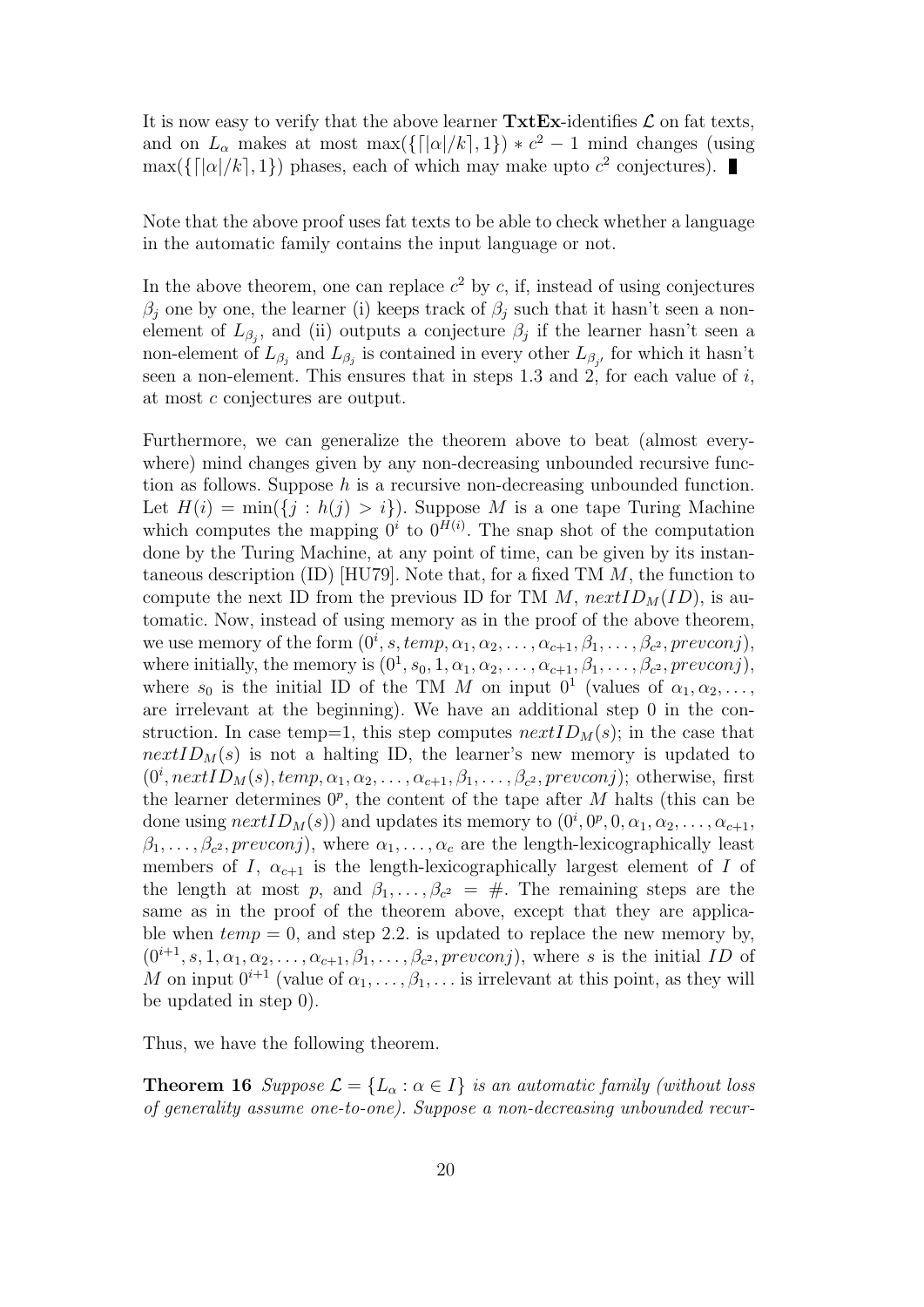sive function h and a constant c are given, where for all  $L \in \mathcal{L}$ , card $\{L' \in$  $\mathcal{L}: L \subseteq L'$  or  $L' \subseteq L$   $\}$   $) \leq c$ .

Then, there exists an automatic learner  $Q$  which learns  $\mathcal L$  from fat texts such that (for learning from fat texts)  $\mathbf{F}_{\mathbf{Q}}(\alpha) \leq \max(\{h(|\alpha|), 1\}) * c - 1$ .

The above result also works if, instead of using fat texts, the languages in the class are required to be pairwise infinitely different (in addition to the requirement: for all  $L \in \mathcal{L}$ ,  $card({L' \in \mathcal{L} : L \subseteq L' \text{ or } L' \subseteq L}) \leq c$ , for some constant c). For example, when the languages in the class are cylindrical, as in the case of each  $L \in \mathcal{L}$  being of the form  $\{(x, a) : x \in L', a \in 0^*\}$ , for some corresponding  $L'$ . Thus, we have the following mind change speed-up result holding for automatic learning from arbitrary texts.

**Theorem 17** Suppose  $\mathcal{L} = \{L_{\alpha} : \alpha \in I\}$  is an automatic family (without loss of generality assume one-to-one).

Suppose non-decreasing unbounded recursive functions h and constant c are given, where for all  $L \in \mathcal{L}$ ,  $\text{card}(\{L' \in \mathcal{L} : L \subseteq L' \text{ or } L' \subseteq L\}) \leq c$ .

Furthermore, suppose that the languages in the class are pairwise infinitely different.

Then, there exists an automatic learner  $Q$  which learns  $\mathcal L$  from texts such that  $\mathbf{F}_{\mathbf{Q}}(\alpha) \leq \max(\{h(|\alpha|), 1\}) * c - 1.$ 

Another case where the above result applies is when the alphabet used for the languages is of cardinality 1, that is  $|\Sigma| = 1$  (in addition to the requirement that for all  $L \in \mathcal{L}$ ,  $\text{card}(\{L' \in \mathcal{L} : L \subseteq L' \text{ or } L' \subseteq L\}) \leq c$ , for some constant c). This holds, as for an alphabet of the size 1, an automatic learner can remember in the memory all strings seen [JLS10].

#### 6 Conclusion

In 1972, Bārzdiņš and Freivalds introduced the maximum number of mind changes on the first  $n$  functions as a measure of efficiency of learning in the limit. Our interest in this measure of complexity for learning indexed classes of languages was revived by growing interest in automatic learning of automatic classes of languages. As mind change speed-up effects, discussed and resolved for learning recursive functions in [BKP74], surprisingly, have never been explored for learning languages from positive data, we, first, considered these issues for the corresponding framework. We also give a sufficient condition for a family of automatic classes for which speed-up is possible if either an automatic learner uses fat texts, or the languages in the classes in question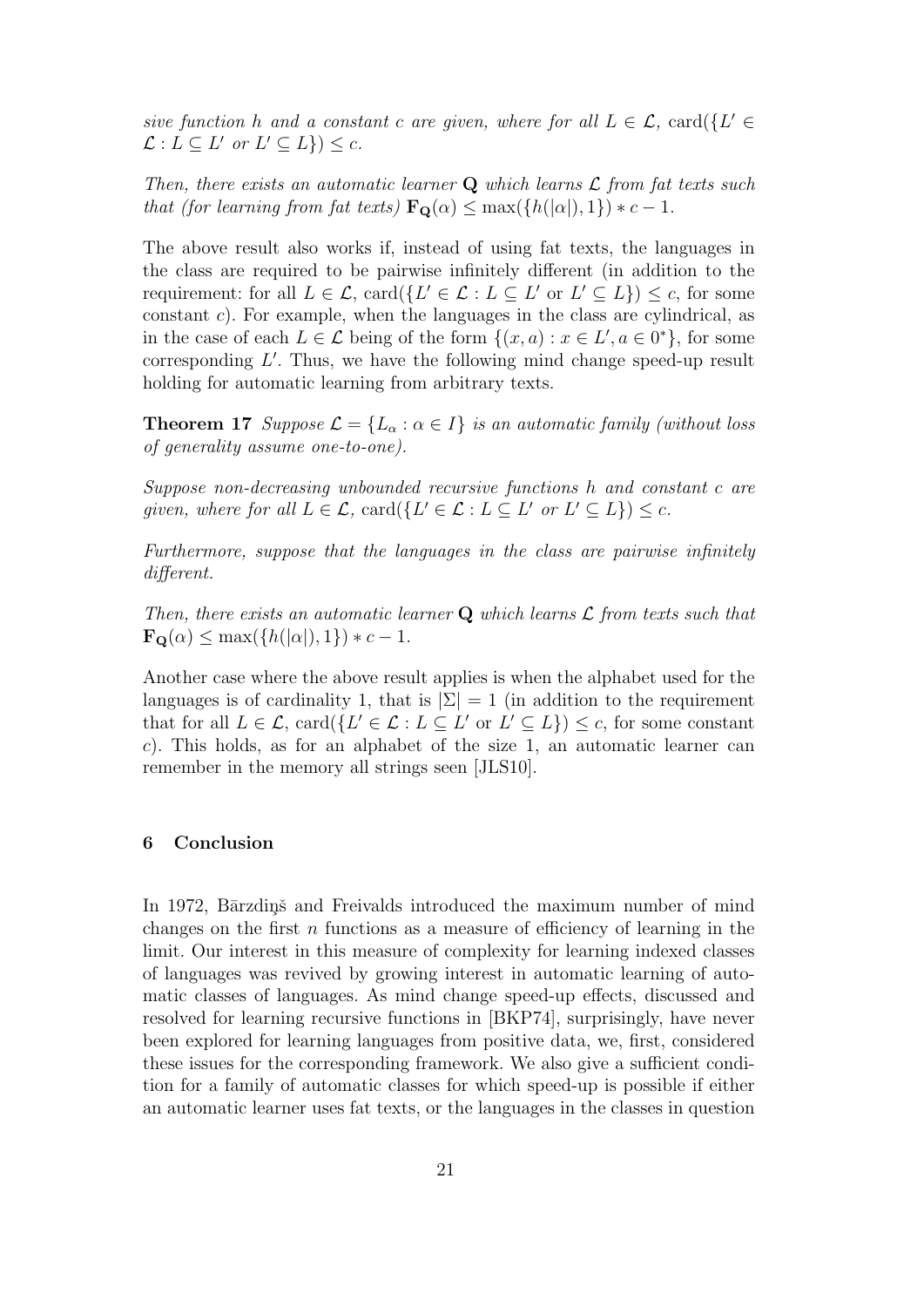differ infinitely. Yet the general problem of whether there are wide natural automatic classes for which mind change speed-up is possible remains open.

One can note that the mind change speed-up in both frameworks considered in our paper is achieved when a learner, choosing a new conjecture, accesses increasingly more data from the underlying numbering of languages. It would be very interesting to find out if the amount of such data can be measured in some form and what is the actual quantitative relationship between this amount and the number of mind changes.

Acknowledgements: A preliminary version of this paper appeared in STACS 2012 [JK12]. We thank the anonymous referees of STACS 2012 for several helpful comments.

#### References

- [Ang80] D. Angluin. Finding patterns common to a set of strings. Journal of Computer and System Sciences, 21(1):46–62, 1980.
- [Bār74a] J. Bārzdinš. Inductive inference of automata, functions and programs. In Proceedings of the 20th International Congress of Mathematicians, Vancouver, pages 455–460, 1974. In Russian. English translation in American Mathematical Society Translations: Series 2, 109:107-112, 1977.
- [Bār74b] J. Bārzdinš. Limiting synthesis of  $\tau$  numbers. In Theory of Algorithms and Programs, vol. 1, pages 112–116. Latvian State University, Riga, Latvia, 1974. In Russian.
- [Bei91] R. Beigel. Bounded queries to SAT and the boolean hierarchy. Theoretical Computer Science, 84:199–223, 1991.
- [BF72] J. Bārzdiņš and R. Freivalds. On the prediction of general recursive functions. Soviet Mathematics Doklady, 13:1224–1228, 1972.
- [BF74] J. Bārzdiņš and R. Freivalds. Prediction and limiting synthesis of recursively enumerable classes of functions. In Theory of Algorithms and Programs, vol. 1, pages 101–111. Latvian State University, Riga, Latvia, 1974. In Russian.
- [BKP74] J. Bārzdiņš, E. Kinber, and K. Podnieks. Concerning synthesis and prediction of functions. In Theory of Algorithms and Programs, vol. 1, pages 117–128. Latvian State University, Riga, Latvia, 1974. In Russian.
- [Blu67] M. Blum. A machine-independent theory of the complexity of recursive functions. Journal of the ACM, 14(2):322–336, 1967.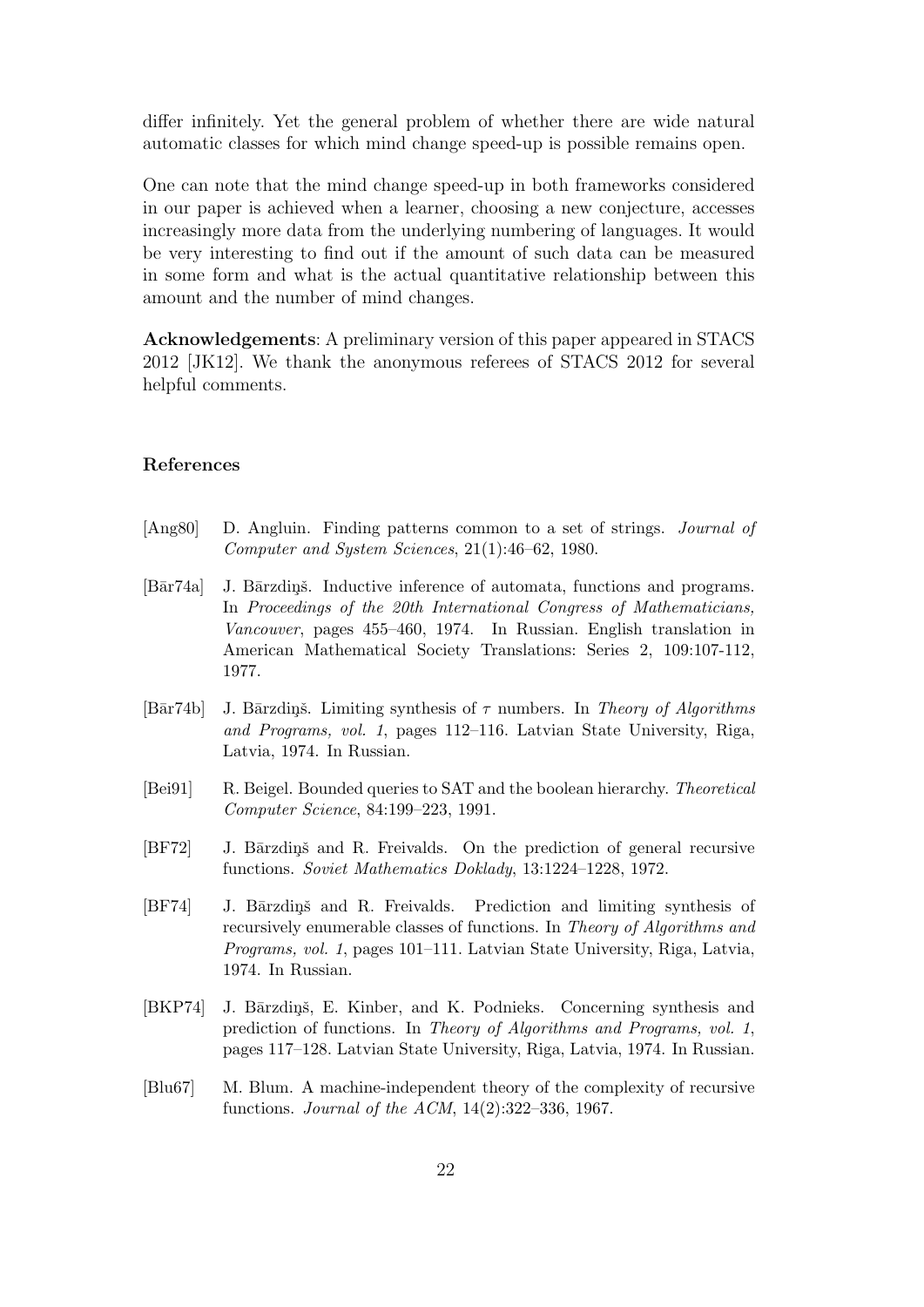- [CGH+88] J Cai, T. Gundermann, J. Hartmanis, L. Hemachandra, V Sewelson, K Wagner, and G. Wechsung. The boolean hierarchy I: Structural properties. SIAM Journal of Computing, 17:1232–1252, 1988.
- [CJO+11] John Case, Sanjay Jain, Yuh Shin Ong, Pavel Semukhin, and Frank Stephan. Automatic learning with feedback queries. In Models of Computation in Context, Seveth Conference on Computability in Europe  $(CiE)$ , volume 6735 of *Lecture Notes in Computer Science*, pages 31–40. Springer-Verlag, 2011.
- [CL82] J. Case and C. Lynes. Machine inductive inference and language identification. In M. Nielsen and E. M. Schmidt, editors, Proceedings of the 9th International Colloquium on Automata, Languages and Programming, volume 140 of Lecture Notes in Computer Science, pages 107–115. Springer-Verlag, 1982.
- [CS83] J. Case and C. Smith. Comparison of identification criteria for machine inductive inference. Theoretical Computer Science, 25:193–220, 1983.
- [DS86] R. Daley and C. Smith. On the complexity of inductive inference. Information and Control, 69:12–40, 1986.
- [FBP91] R. Freivalds, J. Bārzdiņš, and K. Podnieks. Inductive inference of recursive functions: Complexity bounds. In J. Bārzdiņš and D. Bjørner, editors, Baltic Computer Science, volume 502 of Lecture Notes in Computer Science, pages 111–155. Springer-Verlag, 1991.
- [FKS95] R. Freivalds, E. Kinber, and C. Smith. On the intrinsic complexity of learning. Information and Computation, 123(1):64–71, 1995.
- [Gol67] E. M. Gold. Language identification in the limit. Information and Control, 10(5):447–474, 1967.
- [HHW98] L. Hemaspaandra, H. Hempel, and G. Wechsung. Query order. SIAM Journal of Computing, 28:637–651, 1998.
- [HU79] J. Hopcroft and J. Ullman. Introduction to Automata Theory, Languages, and Computation. Addison-Wesley, 1979.
- [JK12] Sanjay Jain and Efim Kinber. Mind change speed-up for learning languages from positive data. In Christoph Dürr and Thomas Wilke, editors, 29th International Symposium on Theoretical Aspects of Computer Science (STACS 2012), volume 14 of Leibniz International Proceedings in Informatics (LIPIcs), pages 350–361. Schloss Dagstuhl– Leibniz-Zentrum fuer Informatik, 2012.
- [JLS10] S. Jain, Q. Luo, and F. Stephan. Learnability of automatic classes. In Language and Automata Theory and Applications, 4th International Conference, LATA 2010, volume 6031 of LNCS, pages 321–332. Springer, 2010.
- [JS97] S. Jain and A. Sharma. The structure of intrinsic complexity of learning. Journal of Symbolic Logic, 62:1187–1201, 1997.